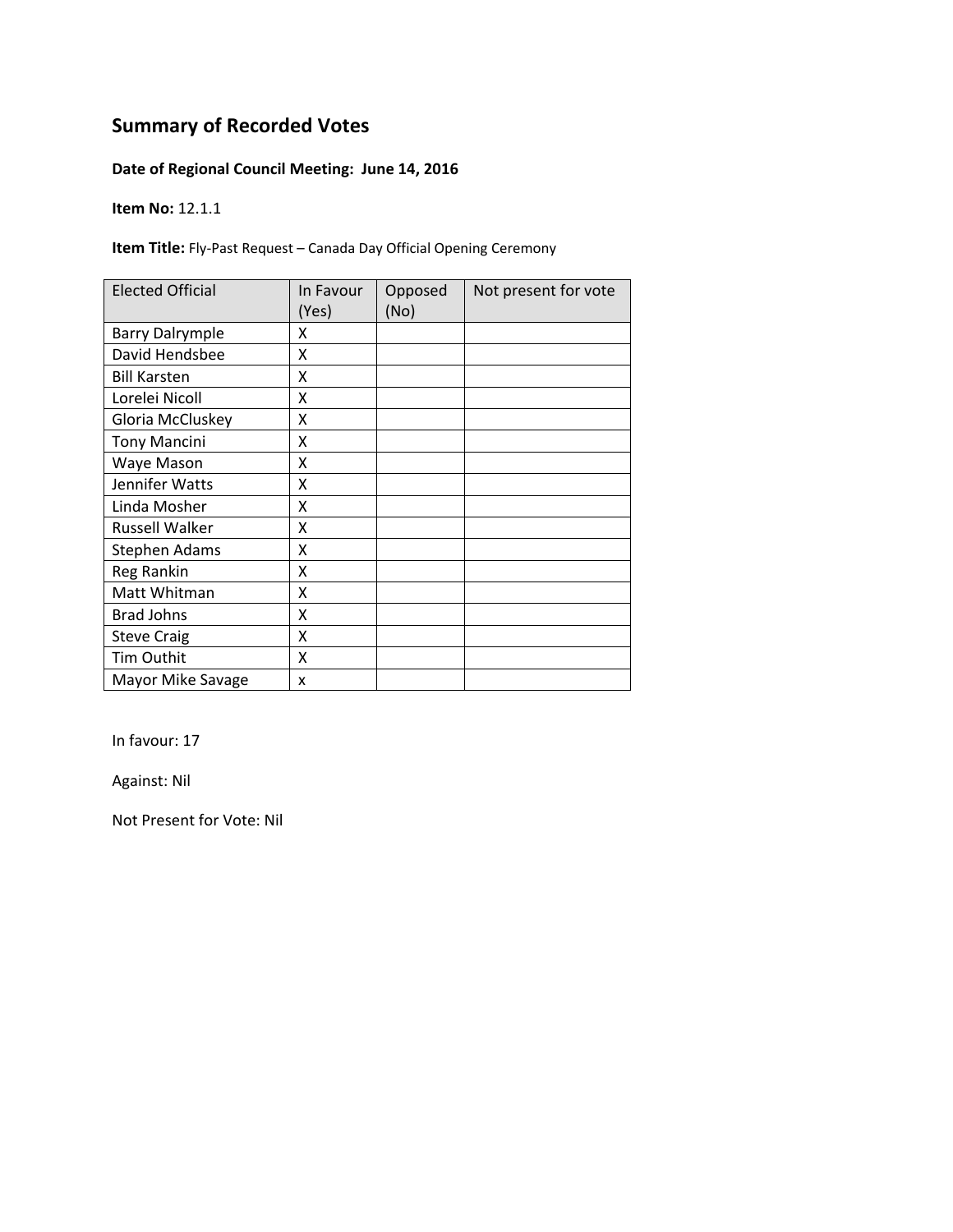### **Date of Regional Council Meeting: June 14, 2016**

**Item No:** 14.1.1

**Item Title:** Award – Unit Price Tender No. 16‐200 – McQuarrie Bridge Replacement

| <b>Elected Official</b> | In Favour<br>(Yes) | Opposed<br>(No) | Not present for vote |
|-------------------------|--------------------|-----------------|----------------------|
| <b>Barry Dalrymple</b>  | x                  |                 |                      |
| David Hendsbee          | X                  |                 |                      |
| <b>Bill Karsten</b>     | X                  |                 |                      |
| Lorelei Nicoll          | X                  |                 |                      |
| Gloria McCluskey        | X                  |                 |                      |
| <b>Tony Mancini</b>     | Χ                  |                 |                      |
| Waye Mason              | Χ                  |                 |                      |
| Jennifer Watts          | X                  |                 |                      |
| Linda Mosher            | Χ                  |                 |                      |
| Russell Walker          | Χ                  |                 |                      |
| Stephen Adams           | Χ                  |                 |                      |
| Reg Rankin              | X                  |                 |                      |
| Matt Whitman            | Χ                  |                 |                      |
| <b>Brad Johns</b>       | X                  |                 |                      |
| <b>Steve Craig</b>      | X                  |                 |                      |
| <b>Tim Outhit</b>       | Χ                  |                 |                      |
| Mayor Mike Savage       | x                  |                 |                      |

In favour: 17

Against: Nil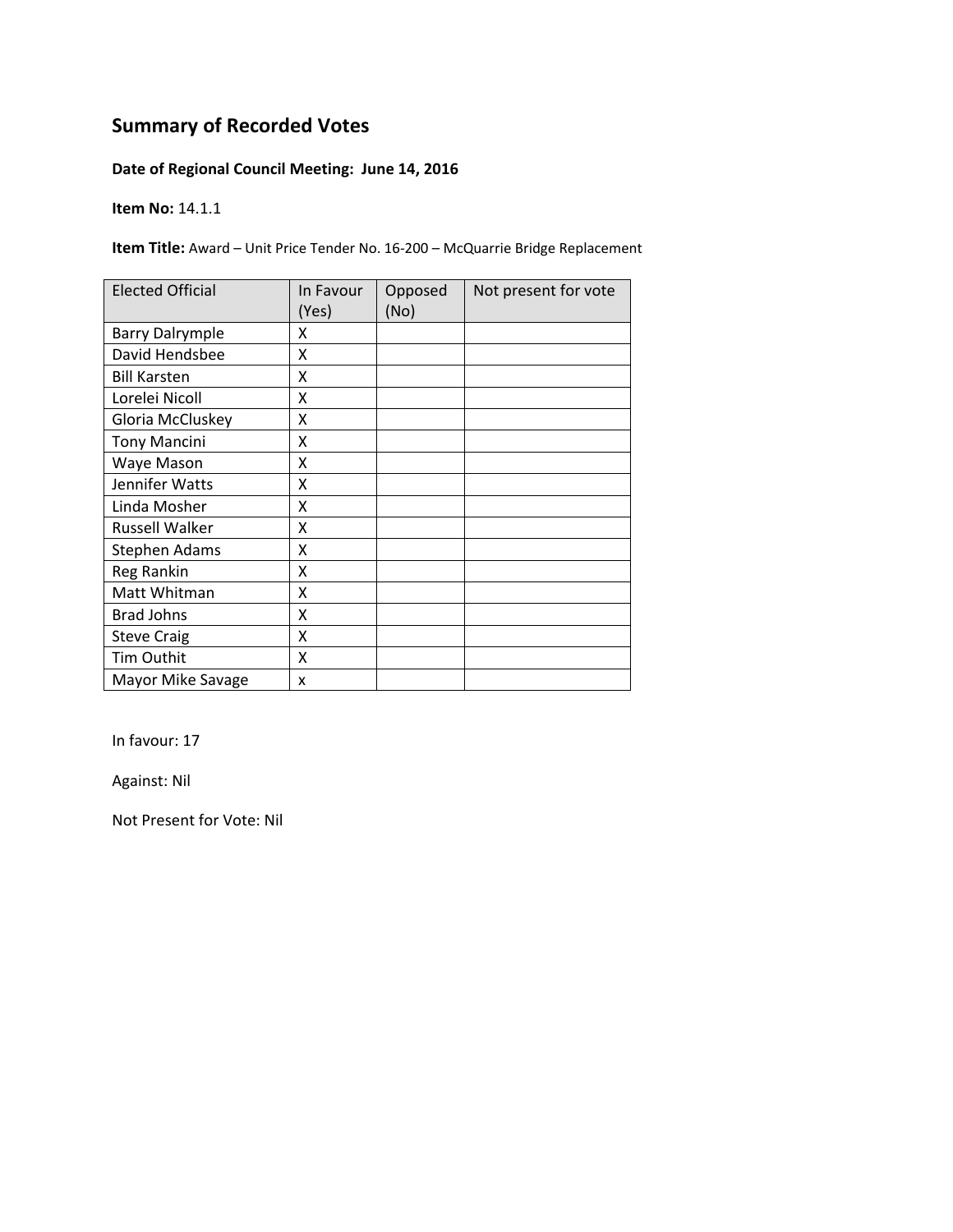### **Date of Regional Council Meeting: June 14, 2016**

**Item No:** 14.1.2

**Item Title:** Award – Unit Price Tender No. 16‐218 – Asphalt Overlays Phase 1 – Various

| <b>Elected Official</b> | In Favour<br>(Yes) | Opposed<br>(No) | Not present for vote |
|-------------------------|--------------------|-----------------|----------------------|
| <b>Barry Dalrymple</b>  | χ                  |                 |                      |
| David Hendsbee          | Χ                  |                 |                      |
| <b>Bill Karsten</b>     | χ                  |                 |                      |
| Lorelei Nicoll          | Χ                  |                 |                      |
| Gloria McCluskey        | Χ                  |                 |                      |
| <b>Tony Mancini</b>     | Χ                  |                 |                      |
| Waye Mason              | Χ                  |                 |                      |
| Jennifer Watts          | Χ                  |                 |                      |
| Linda Mosher            | χ                  |                 |                      |
| <b>Russell Walker</b>   | χ                  |                 |                      |
| Stephen Adams           | χ                  |                 |                      |
| Reg Rankin              | X                  |                 |                      |
| Matt Whitman            | Χ                  |                 |                      |
| <b>Brad Johns</b>       | X                  |                 |                      |
| <b>Steve Craig</b>      | Χ                  |                 |                      |
| Tim Outhit              | X                  |                 |                      |
| Mayor Mike Savage       | X                  |                 |                      |

In favour: 17

Against: Nil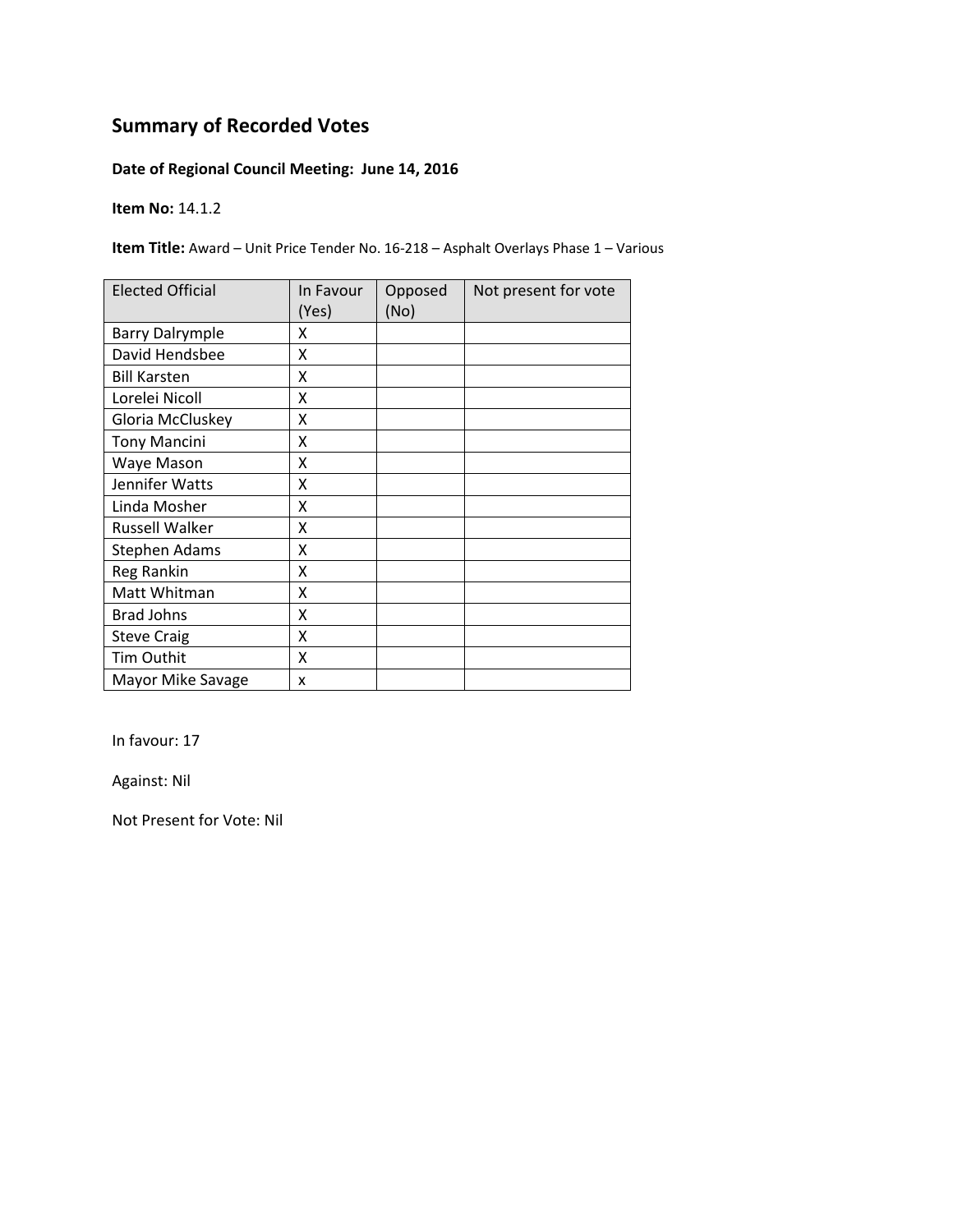### **Date of Regional Council Meeting: June 14, 2016**

**Item No:** 14.1.3

**Item Title:** Award – Unit Tender Price No. 16‐244 – Proposed Paving Renewal & New Concrete Curb & Gutter, Merrimac Drive – East Region

| <b>Elected Official</b> | In Favour<br>(Yes) | Opposed<br>(No) | Not present for vote |
|-------------------------|--------------------|-----------------|----------------------|
| <b>Barry Dalrymple</b>  | x                  |                 |                      |
| David Hendsbee          | Χ                  |                 |                      |
| <b>Bill Karsten</b>     | X                  |                 |                      |
| Lorelei Nicoll          | Χ                  |                 |                      |
| Gloria McCluskey        | X                  |                 |                      |
| <b>Tony Mancini</b>     | X                  |                 |                      |
| Waye Mason              | X                  |                 |                      |
| Jennifer Watts          | X                  |                 |                      |
| Linda Mosher            | X                  |                 |                      |
| Russell Walker          | X                  |                 |                      |
| Stephen Adams           | Χ                  |                 |                      |
| Reg Rankin              | Χ                  |                 |                      |
| Matt Whitman            | Χ                  |                 |                      |
| <b>Brad Johns</b>       | X                  |                 |                      |
| <b>Steve Craig</b>      | Χ                  |                 |                      |
| Tim Outhit              | X                  |                 |                      |
| Mayor Mike Savage       | x                  |                 |                      |

In favour: 17

Against: Nil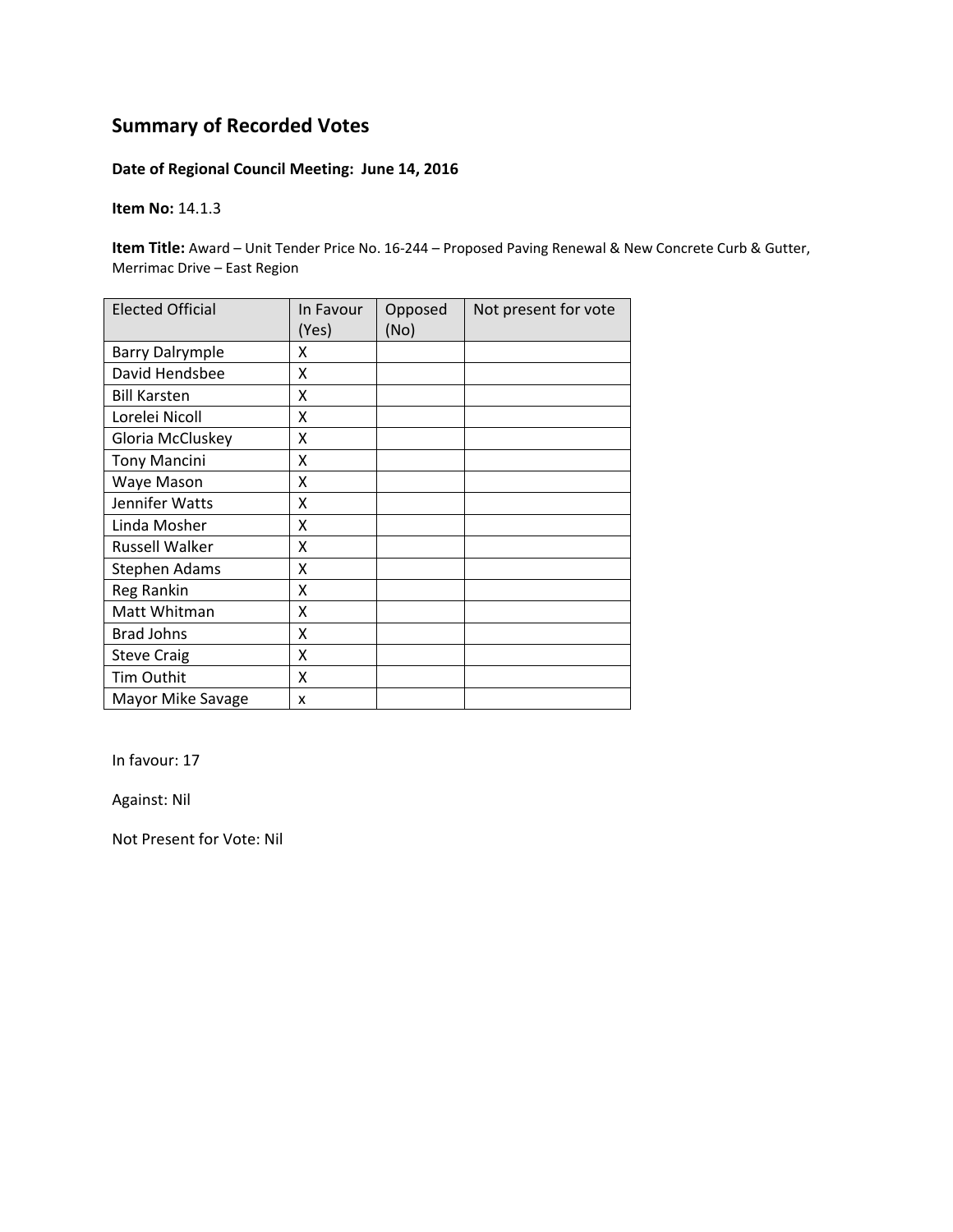### **Date of Regional Council Meeting: June 14, 2016**

**Item No:** 14.1.4

**Item Title:** First Reading Proposed By‐Law A‐404 – Amendments to By‐Law A‐400, Respecting Alternative Voting – Elections By‐Law

| <b>Elected Official</b> | In Favour<br>(Yes) | Opposed<br>(No) | Not present for vote |
|-------------------------|--------------------|-----------------|----------------------|
| <b>Barry Dalrymple</b>  | x                  |                 |                      |
| David Hendsbee          | x                  |                 |                      |
| <b>Bill Karsten</b>     | X                  |                 |                      |
| Lorelei Nicoll          | X                  |                 |                      |
| Gloria McCluskey        | X                  |                 |                      |
| <b>Tony Mancini</b>     | Χ                  |                 |                      |
| Waye Mason              | Χ                  |                 |                      |
| Jennifer Watts          | Χ                  |                 |                      |
| Linda Mosher            | X                  |                 |                      |
| <b>Russell Walker</b>   | X                  |                 |                      |
| Stephen Adams           | X                  |                 |                      |
| <b>Reg Rankin</b>       | X                  |                 |                      |
| Matt Whitman            | X                  |                 |                      |
| <b>Brad Johns</b>       | X                  |                 |                      |
| <b>Steve Craig</b>      | X                  |                 |                      |
| Tim Outhit              | X                  |                 |                      |
| Mayor Mike Savage       | x                  |                 |                      |

In favour: 17

Against: Nil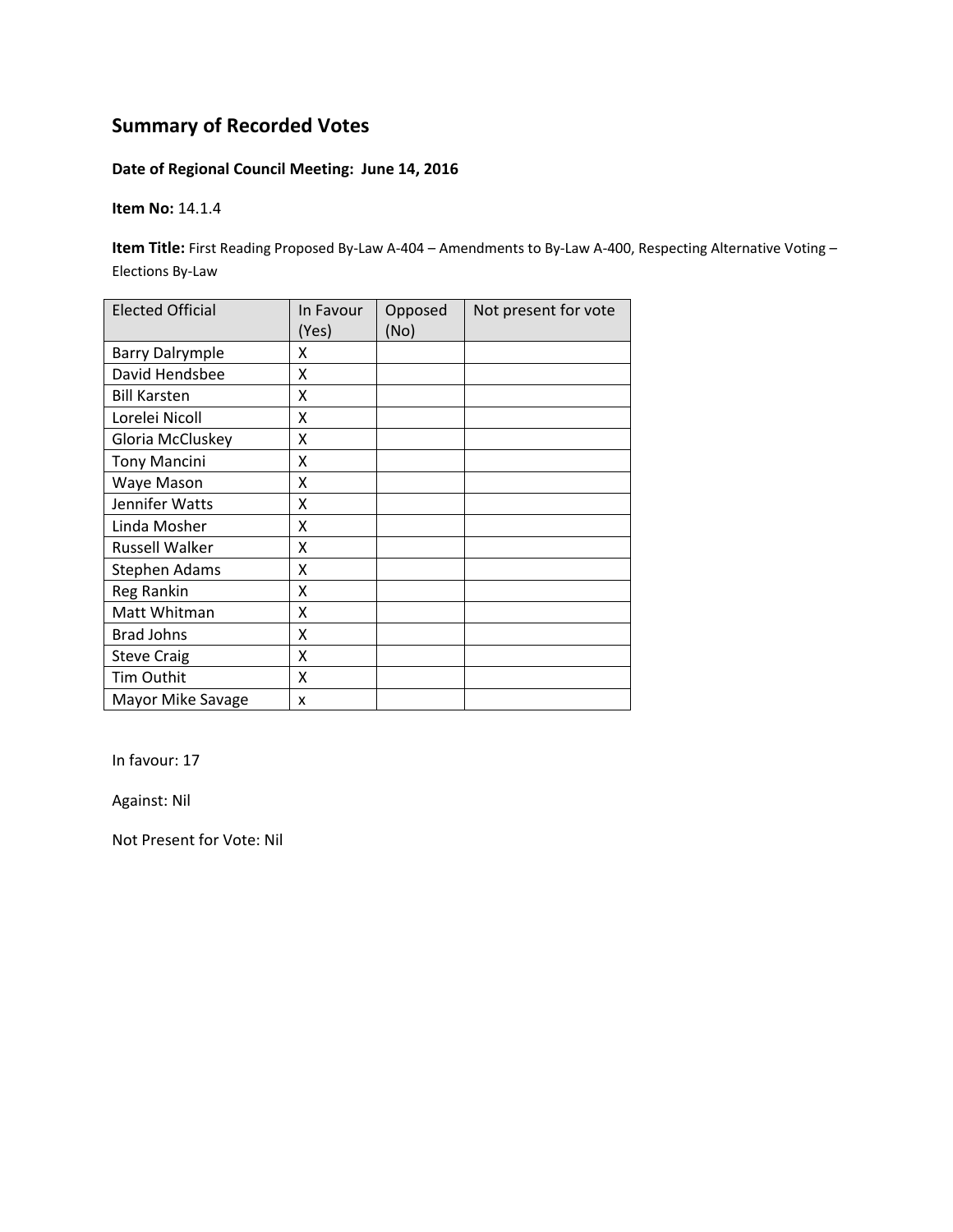#### **Date of Regional Council Meeting: June 14, 2016**

**Item No:** 14.1.5

**Item Title:** Open Air Burning – Increasing Minimum Distance for Outdoor Wood Burning Appliances

*Motion Defeated‐* That clauses 2 and 3 be amended to include the word "unsafe" which would require homemade outdoor wood burning devices, and homemade food smokers to obtain an engineers certificate.

| <b>Elected Official</b> | In Favour | Opposed | Not present for vote |
|-------------------------|-----------|---------|----------------------|
|                         | (Yes)     | (No)    |                      |
| <b>Barry Dalrymple</b>  |           | x       |                      |
| David Hendsbee          |           | Χ       |                      |
| <b>Bill Karsten</b>     |           | X       |                      |
| Lorelei Nicoll          |           | x       |                      |
| Gloria McCluskey        |           | x       |                      |
| <b>Tony Mancini</b>     | x         |         |                      |
| Waye Mason              | x         |         |                      |
| Jennifer Watts          |           | Χ       |                      |
| Linda Mosher            |           | Χ       |                      |
| <b>Russell Walker</b>   |           | Χ       |                      |
| Stephen Adams           |           | X       |                      |
| Reg Rankin              | x         |         |                      |
| Matt Whitman            |           | X       |                      |
| <b>Brad Johns</b>       |           | Χ       |                      |
| <b>Steve Craig</b>      | x         |         |                      |
| <b>Tim Outhit</b>       |           | x       |                      |
| Mayor Mike Savage       |           |         | X                    |

In favour: 4

Against: 12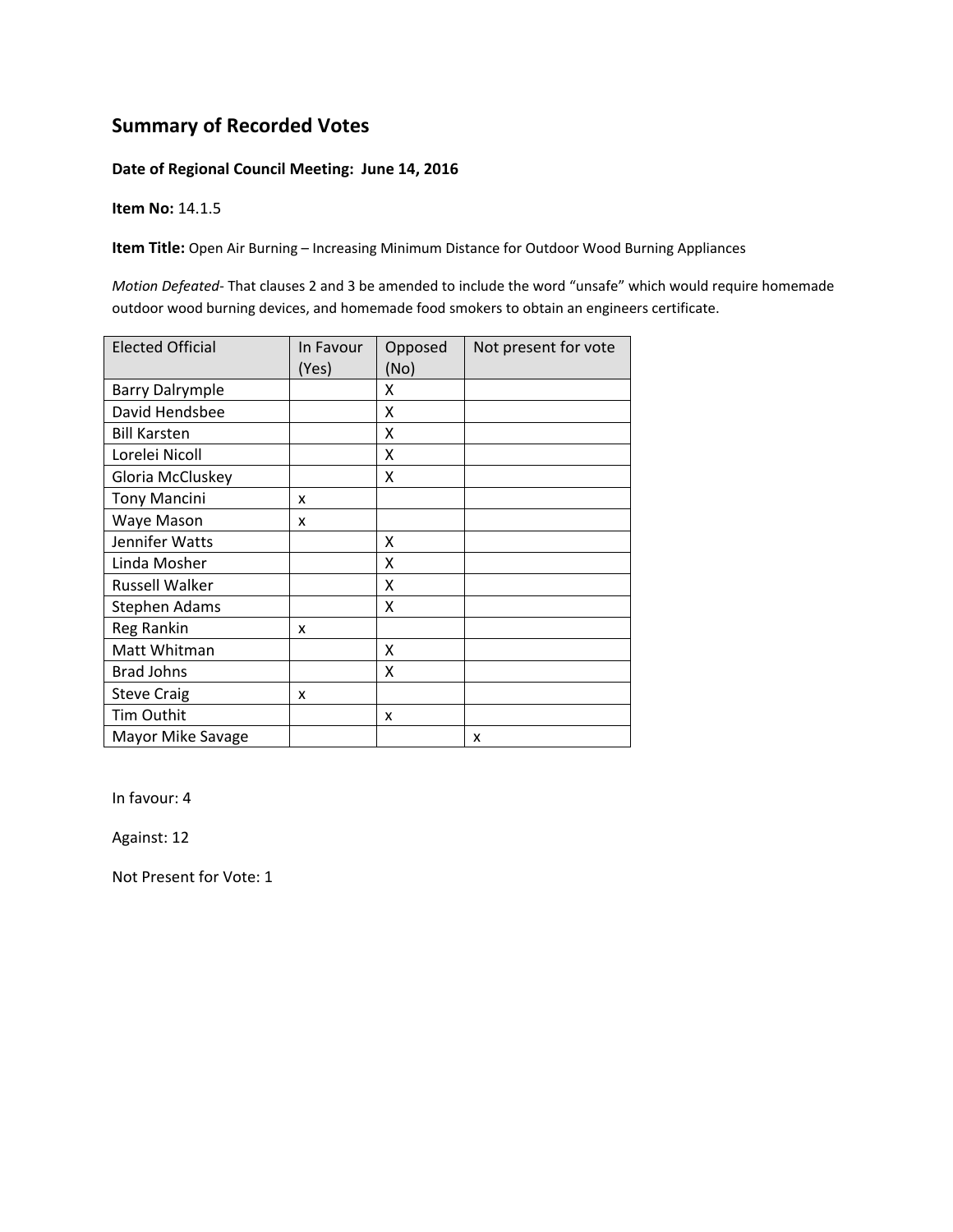### **Date of Regional Council Meeting: June 14, 2016**

#### **Item No:** 14.1.5

**Item Title:** Open Air Burning – Increasing Minimum Distance for Outdoor Wood Burning Appliances – Recommendation # 1

#### *Motion Defeated*

| <b>Elected Official</b> | In Favour<br>(Yes) | Opposed<br>(No) | Not present for vote |
|-------------------------|--------------------|-----------------|----------------------|
| <b>Barry Dalrymple</b>  |                    | x               |                      |
| David Hendsbee          |                    | Χ               |                      |
| <b>Bill Karsten</b>     |                    | X               |                      |
| Lorelei Nicoll          |                    | x               |                      |
| Gloria McCluskey        |                    | Χ               |                      |
| <b>Tony Mancini</b>     |                    | x               |                      |
| Waye Mason              |                    | x               |                      |
| Jennifer Watts          | x                  |                 |                      |
| Linda Mosher            |                    | x               |                      |
| Russell Walker          |                    | x               |                      |
| <b>Stephen Adams</b>    |                    | X               |                      |
| Reg Rankin              |                    | x               |                      |
| Matt Whitman            |                    | Χ               |                      |
| <b>Brad Johns</b>       |                    | X               |                      |
| <b>Steve Craig</b>      |                    | x               |                      |
| Tim Outhit              |                    | x               |                      |
| Mayor Mike Savage       |                    |                 | x                    |

In favour: 1

Against: 15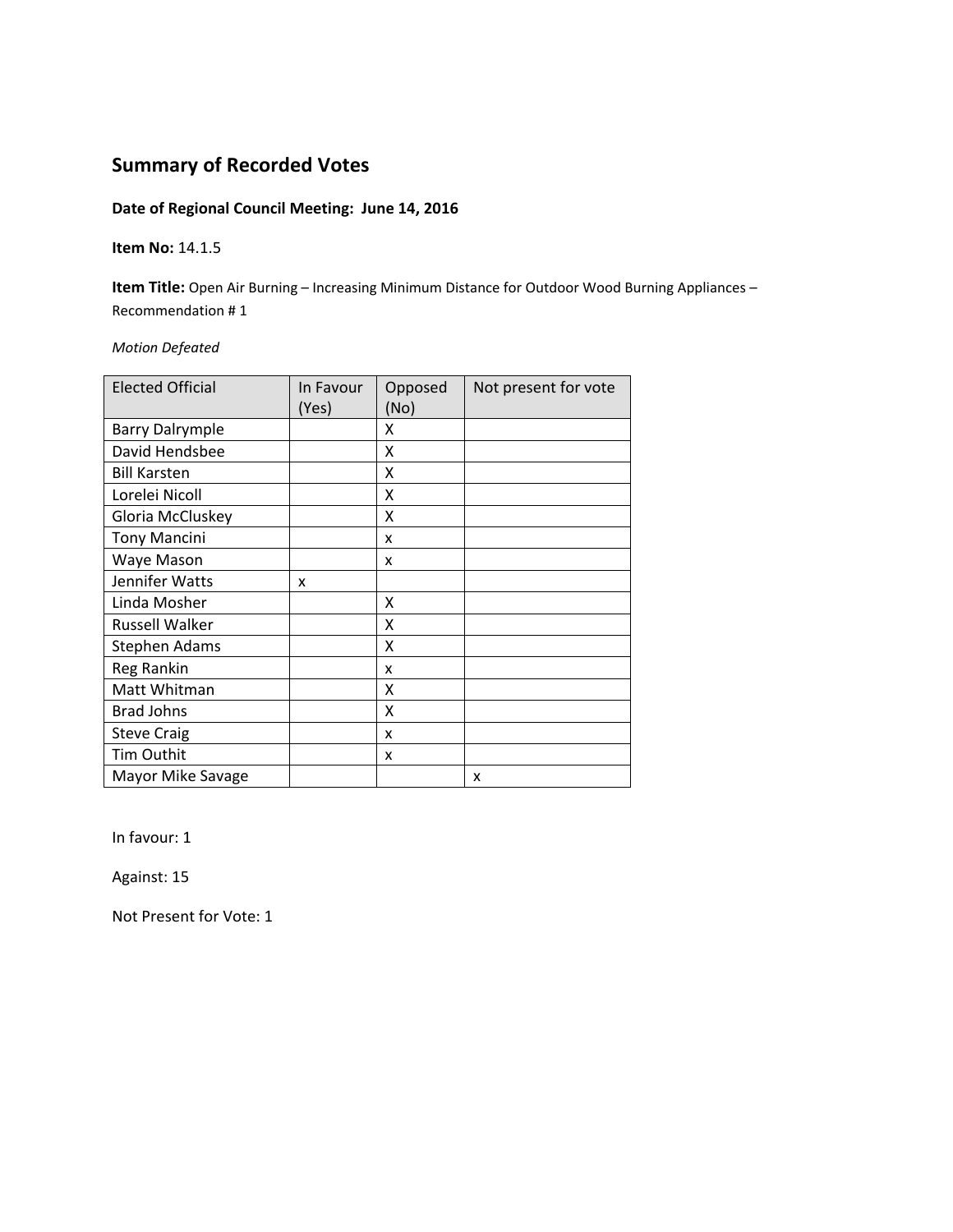### **Date of Regional Council Meeting: June 14, 2016**

#### **Item No:** 14.1.5

**Item Title:** Open Air Burning – Increasing Minimum Distance for Outdoor Wood Burning Appliances – Recommendation # 2

#### *Motion Defeated*

| <b>Elected Official</b> | In Favour<br>(Yes) | Opposed<br>(No) | Not present for vote |
|-------------------------|--------------------|-----------------|----------------------|
| <b>Barry Dalrymple</b>  |                    | x               |                      |
| David Hendsbee          |                    | x               |                      |
| <b>Bill Karsten</b>     | X                  |                 |                      |
| Lorelei Nicoll          | x                  |                 |                      |
| Gloria McCluskey        | X                  |                 |                      |
| <b>Tony Mancini</b>     |                    | X               |                      |
| Waye Mason              | x                  |                 |                      |
| Jennifer Watts          | x                  |                 |                      |
| Linda Mosher            |                    | x               |                      |
| <b>Russell Walker</b>   | x                  |                 |                      |
| <b>Stephen Adams</b>    |                    | x               |                      |
| Reg Rankin              |                    | X               |                      |
| Matt Whitman            |                    | X               |                      |
| <b>Brad Johns</b>       |                    | x               |                      |
| <b>Steve Craig</b>      | x                  |                 |                      |
| Tim Outhit              | x                  |                 |                      |
| Mayor Mike Savage       |                    |                 | X                    |

In favour: 8

Against: 8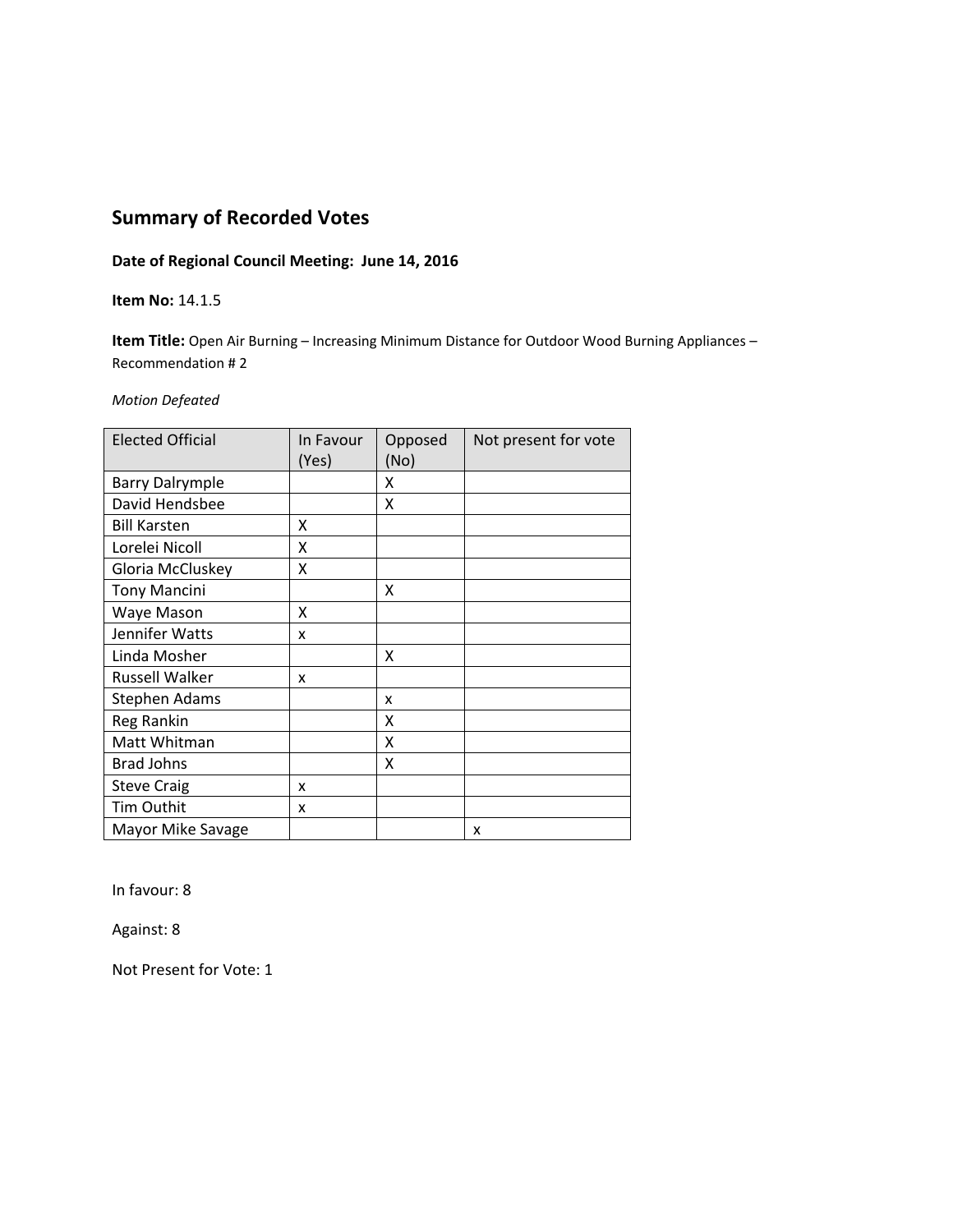#### **Date of Regional Council Meeting: June 14, 2016**

#### **Item No:** 14.1.5

**Item Title:** Open Air Burning – Increasing Minimum Distance for Outdoor Wood Burning Appliances – Recommendation # 3

*Motion Defeated*

| <b>Elected Official</b> | In Favour<br>(Yes) | Opposed<br>(No) | Not present for vote |
|-------------------------|--------------------|-----------------|----------------------|
| <b>Barry Dalrymple</b>  |                    | x               |                      |
| David Hendsbee          |                    | Χ               |                      |
| <b>Bill Karsten</b>     | X                  |                 |                      |
| Lorelei Nicoll          | Χ                  |                 |                      |
| Gloria McCluskey        | Χ                  |                 |                      |
| <b>Tony Mancini</b>     |                    | X               |                      |
| Waye Mason              | X                  |                 |                      |
| Jennifer Watts          | X                  |                 |                      |
| Linda Mosher            |                    | X               |                      |
| <b>Russell Walker</b>   | x                  |                 |                      |
| <b>Stephen Adams</b>    |                    | x               |                      |
| Reg Rankin              |                    | x               |                      |
| Matt Whitman            |                    | X               |                      |
| <b>Brad Johns</b>       |                    | X               |                      |
| <b>Steve Craig</b>      | x                  |                 |                      |
| <b>Tim Outhit</b>       | x                  |                 |                      |
| Mayor Mike Savage       |                    |                 | x                    |

In favour: 8

Against: 8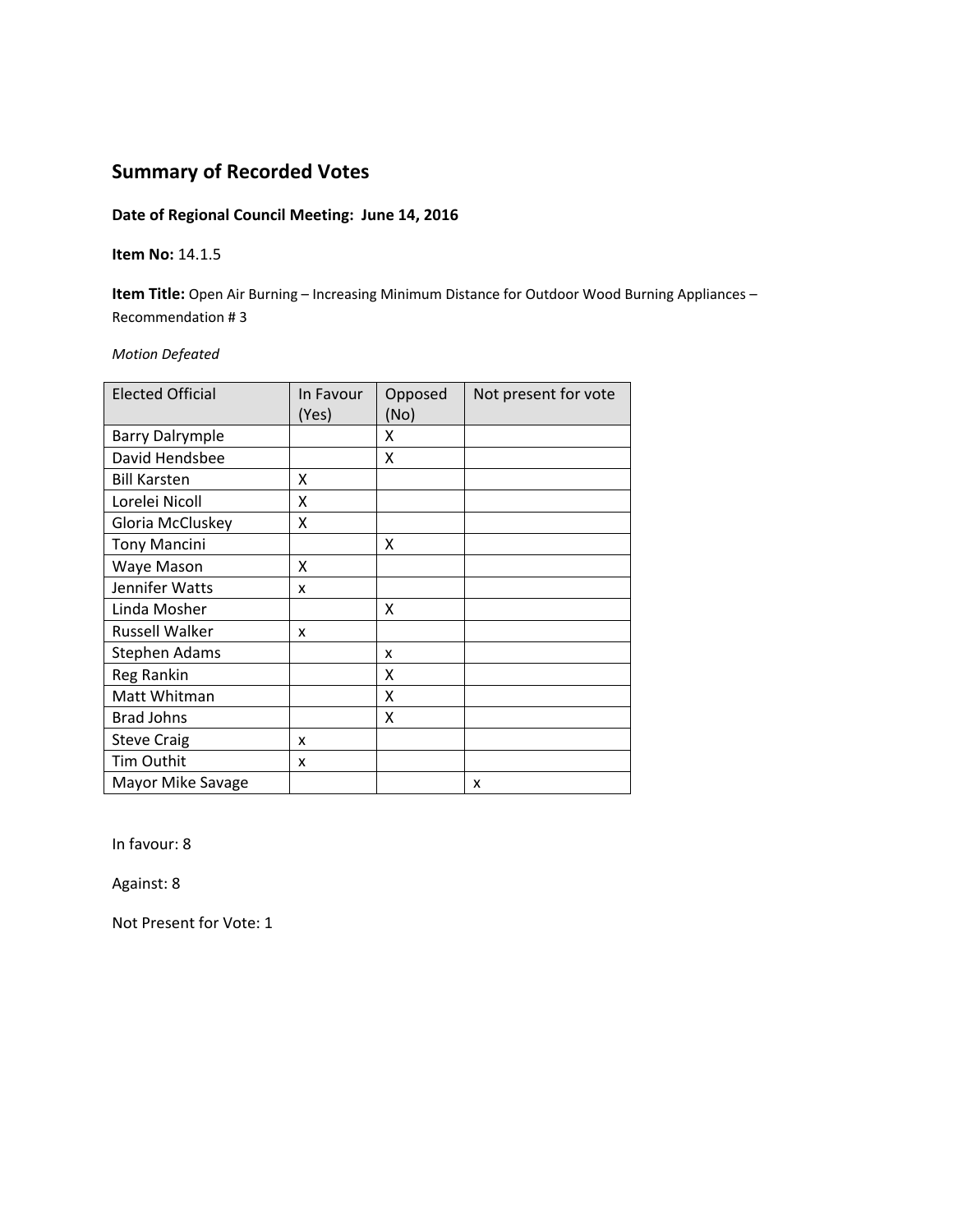#### **Date of Regional Council Meeting: June 14, 2016**

#### **Item No:** 14.1.5

**Item Title:** Open Air Burning – Increasing Minimum Distance for Outdoor Wood Burning Appliances – Recommendation # 4

| <b>Elected Official</b> | In Favour<br>(Yes) | Opposed<br>(No) | Not present for vote |
|-------------------------|--------------------|-----------------|----------------------|
| <b>Barry Dalrymple</b>  |                    | x               |                      |
| David Hendsbee          |                    | x               |                      |
| <b>Bill Karsten</b>     | X                  |                 |                      |
| Lorelei Nicoll          | Χ                  |                 |                      |
| Gloria McCluskey        |                    | x               |                      |
| <b>Tony Mancini</b>     | x                  |                 |                      |
| Waye Mason              | x                  |                 |                      |
| Jennifer Watts          | x                  |                 |                      |
| Linda Mosher            |                    | x               |                      |
| <b>Russell Walker</b>   | x                  |                 |                      |
| <b>Stephen Adams</b>    | x                  |                 |                      |
| Reg Rankin              | x                  |                 |                      |
| Matt Whitman            |                    | x               |                      |
| <b>Brad Johns</b>       | x                  |                 |                      |
| <b>Steve Craig</b>      | x                  |                 |                      |
| Tim Outhit              | x                  |                 |                      |
| Mayor Mike Savage       |                    |                 | X                    |

In favour: 11

Against: 5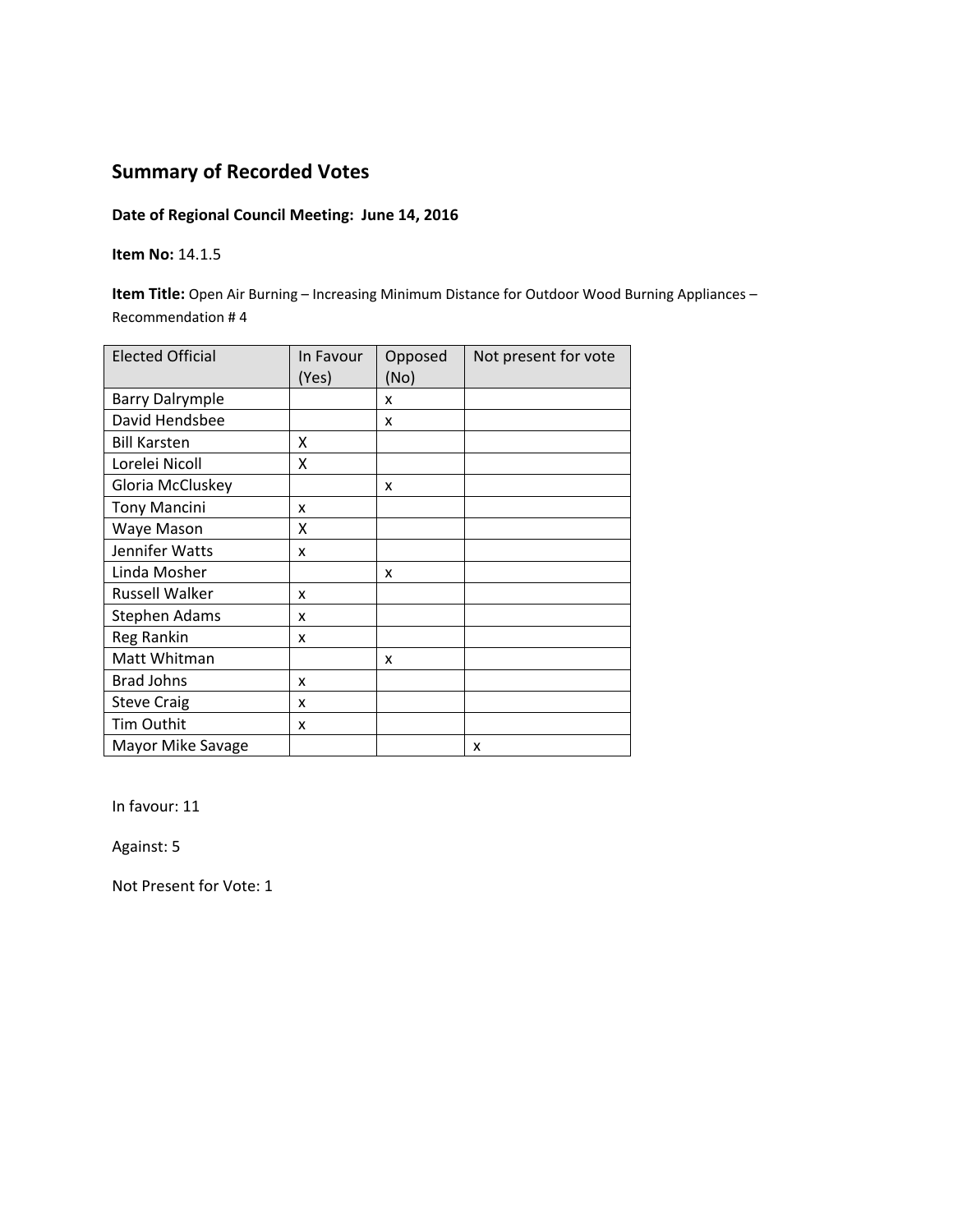#### **Date of Regional Council Meeting: June 14, 2016**

**Item No:** 14.1.5

**Item Title:** Open Air Burning – Increasing Minimum Distance for Outdoor Wood Burning Appliances

Motion - Request a staff report from Legal Services with respect to open air burning and persons with medical *reasons for smoke sensitivity having a no burn area around their home.* 

| <b>Elected Official</b> | In Favour<br>(Yes) | Opposed<br>(No) | Not present for vote |
|-------------------------|--------------------|-----------------|----------------------|
| <b>Barry Dalrymple</b>  | x                  |                 |                      |
| David Hendsbee          |                    | X               |                      |
| <b>Bill Karsten</b>     | x                  |                 |                      |
| Lorelei Nicoll          | X                  |                 |                      |
| Gloria McCluskey        | x                  |                 |                      |
| <b>Tony Mancini</b>     | x                  |                 |                      |
| Waye Mason              | X                  |                 |                      |
| Jennifer Watts          | x                  |                 |                      |
| Linda Mosher            |                    | x               |                      |
| <b>Russell Walker</b>   | x                  |                 |                      |
| <b>Stephen Adams</b>    | x                  |                 |                      |
| Reg Rankin              | x                  |                 |                      |
| Matt Whitman            |                    | x               |                      |
| <b>Brad Johns</b>       | x                  |                 |                      |
| <b>Steve Craig</b>      | x                  |                 |                      |
| Tim Outhit              | x                  |                 |                      |
| Mayor Mike Savage       |                    |                 | x                    |

In favour: 13

Against: 3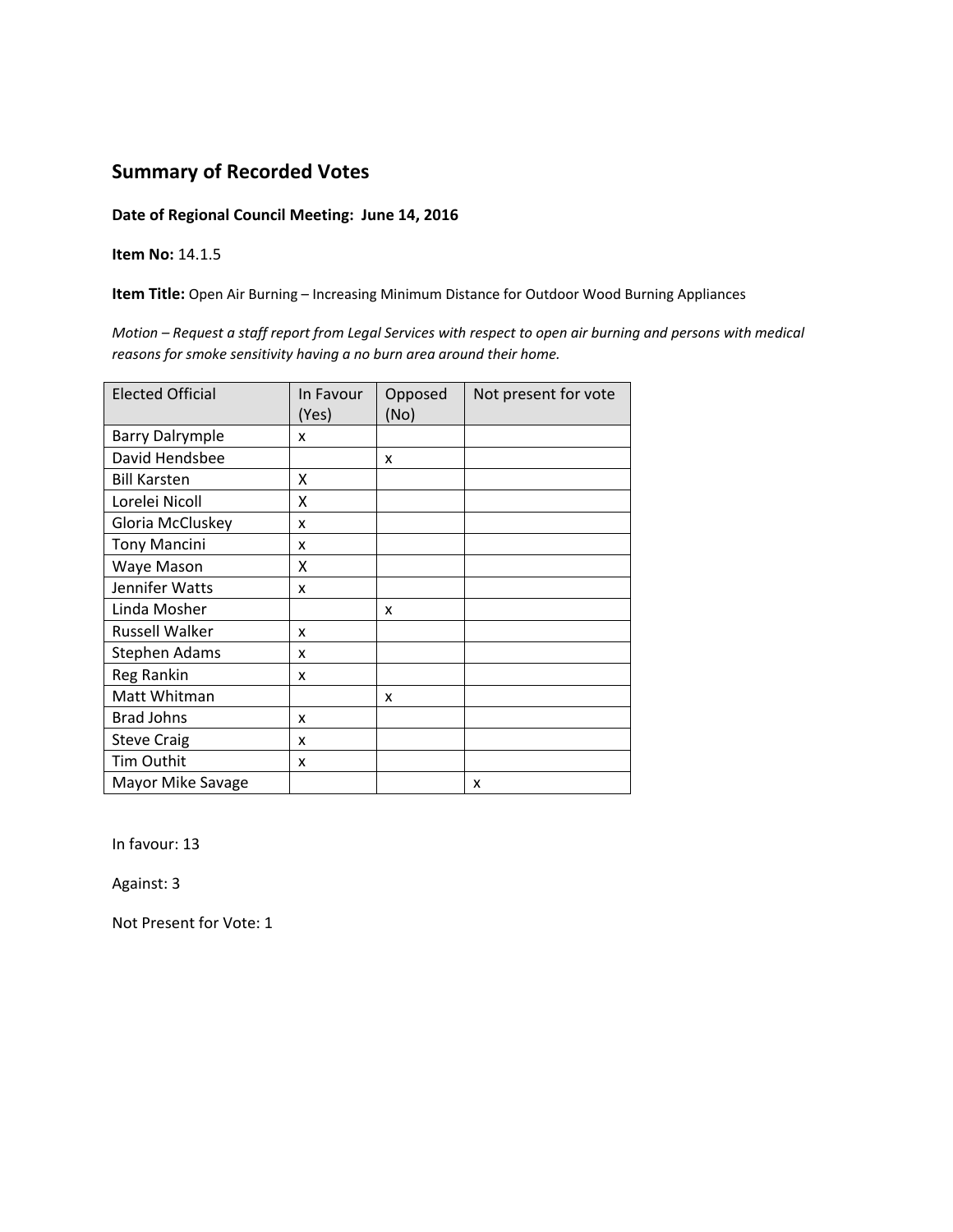#### **Date of Regional Council Meeting: June 14, 2016**

**Item No:** 14.1.5

**Item Title:** Open Air Burning – Increasing Minimum Distance for Outdoor Wood Burning Appliances

Motion - Request a staff report on options for reducing the hours for burning in the Halifax Regional Municipality -*Motion Defeated*

| <b>Elected Official</b> | In Favour<br>(Yes) | Opposed<br>(No) | Not present for vote |
|-------------------------|--------------------|-----------------|----------------------|
| <b>Barry Dalrymple</b>  |                    | x               |                      |
| David Hendsbee          |                    | Χ               |                      |
| <b>Bill Karsten</b>     |                    | x               |                      |
| Lorelei Nicoll          | x                  |                 |                      |
| Gloria McCluskey        | x                  |                 |                      |
| <b>Tony Mancini</b>     |                    | X               |                      |
| Waye Mason              | x                  |                 |                      |
| Jennifer Watts          | x                  |                 |                      |
| Linda Mosher            |                    | X               |                      |
| <b>Russell Walker</b>   | x                  |                 |                      |
| <b>Stephen Adams</b>    |                    | X               |                      |
| Reg Rankin              | x                  |                 |                      |
| Matt Whitman            |                    | x               |                      |
| <b>Brad Johns</b>       |                    | X               |                      |
| <b>Steve Craig</b>      |                    | x               |                      |
| Tim Outhit              | x                  |                 |                      |
| Mayor Mike Savage       |                    |                 | x                    |

In favour: 7

Against: 9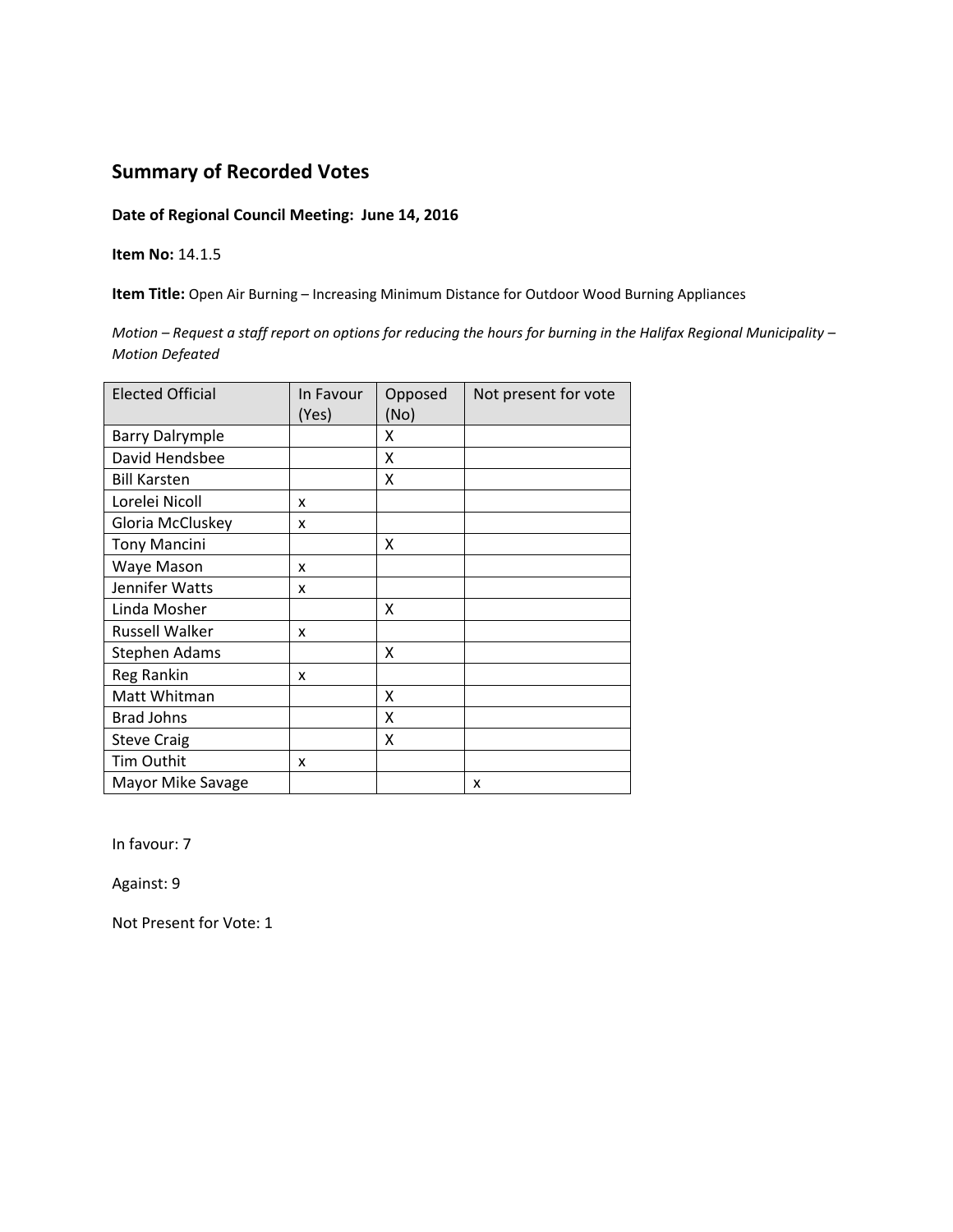### **REVISED**

## **Summary of Recorded Votes**

#### **Date of Regional Council Meeting: June 14, 2016**

#### **Item No:** 14.1.5

**Item Title:** Open Air Burning – Increasing Minimum Distance for Outdoor Wood Burning Appliances

Motion - Request staff to implement a renewed education campaign that provides rules and regulations for open air burning in Halifax Regional Municipality that includes hours, approved devices, process for lodging a complaint, link to GIS mapping that outlines legal open air burning areas in HRM at neighbourhood level and enforcement *implications.* 

| <b>Elected Official</b> | In Favour<br>(Yes) | Opposed<br>(No) | Not present for vote |
|-------------------------|--------------------|-----------------|----------------------|
| <b>Barry Dalrymple</b>  | x                  |                 |                      |
| David Hendsbee          | Χ                  |                 |                      |
| <b>Bill Karsten</b>     | x                  |                 |                      |
| Lorelei Nicoll          | x                  |                 |                      |
| Gloria McCluskey        | X                  |                 |                      |
| <b>Tony Mancini</b>     | Χ                  |                 |                      |
| Waye Mason              | Χ                  |                 |                      |
| Jennifer Watts          | X                  |                 |                      |
| Linda Mosher            | X                  |                 |                      |
| <b>Russell Walker</b>   | χ                  |                 |                      |
| <b>Stephen Adams</b>    | X                  |                 |                      |
| <b>Reg Rankin</b>       | Χ                  |                 |                      |
| Matt Whitman            | Χ                  |                 |                      |
| <b>Brad Johns</b>       | Χ                  |                 |                      |
| <b>Steve Craig</b>      | Χ                  |                 |                      |
| Tim Outhit              | Χ                  |                 |                      |
| Mayor Mike Savage       |                    |                 | x                    |

In favour: 16

Against: Nil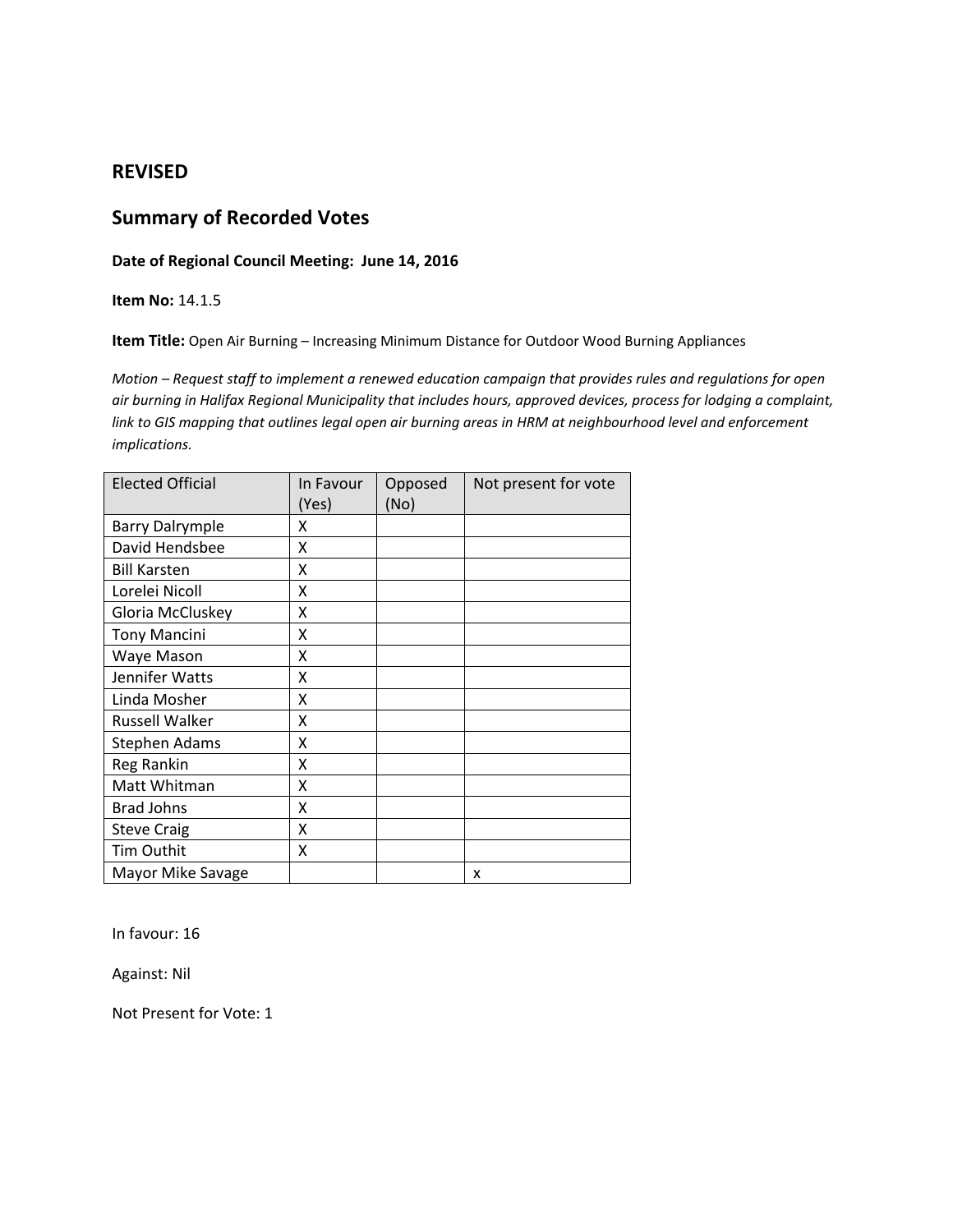#### **Date of Regional Council Meeting: June 14, 2016**

**Item No:** 14.1.5

**Item Title:** Open Air Burning – Increasing Minimum Distance for Outdoor Wood Burning Appliances

Motion - Request a staff report on options for how enforcement of open air burning can be implemented in an *effective manner in the Halifax Regional Municipality.* 

| <b>Elected Official</b> | In Favour | Opposed | Not present for vote |
|-------------------------|-----------|---------|----------------------|
|                         | (Yes)     | (No)    |                      |
| <b>Barry Dalrymple</b>  | Χ         |         |                      |
| David Hendsbee          | X         |         |                      |
| <b>Bill Karsten</b>     | Χ         |         |                      |
| Lorelei Nicoll          | Χ         |         |                      |
| Gloria McCluskey        | Χ         |         |                      |
| <b>Tony Mancini</b>     | Χ         |         |                      |
| Waye Mason              | X         |         |                      |
| Jennifer Watts          | Χ         |         |                      |
| Linda Mosher            | Χ         |         |                      |
| <b>Russell Walker</b>   | x         |         |                      |
| <b>Stephen Adams</b>    | χ         |         |                      |
| Reg Rankin              | Χ         |         |                      |
| Matt Whitman            | X         |         |                      |
| <b>Brad Johns</b>       | Χ         |         |                      |
| <b>Steve Craig</b>      | X         |         |                      |
| Tim Outhit              | X         |         |                      |
| Mayor Mike Savage       |           |         | x                    |

In favour: 16

Against: Nil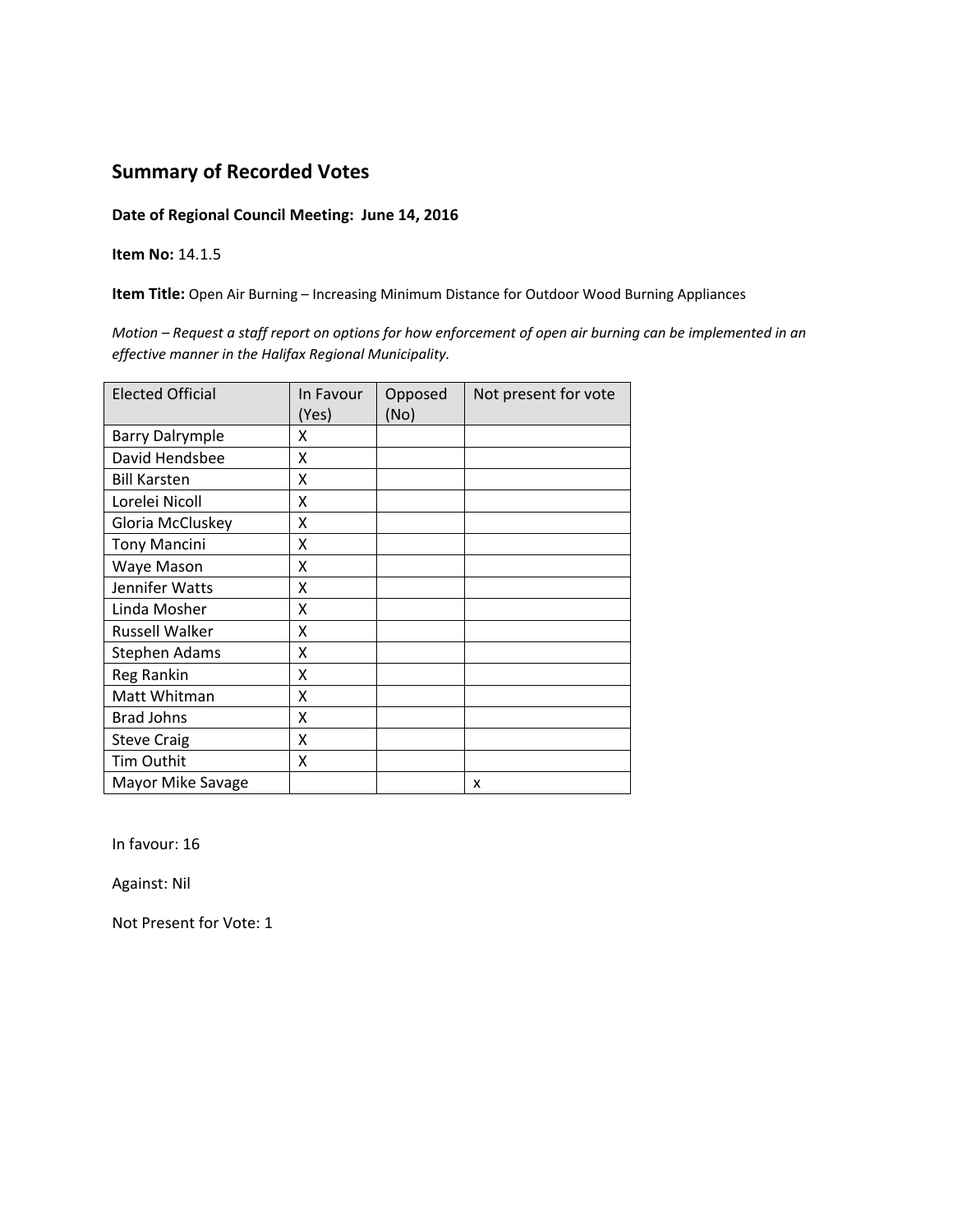### **Date of Regional Council Meeting: June 14, 2016**

**Item No:** 14.1.6

**Item Title:** Case 18120 – Municipal Planning Strategy and Land Use By‐Law Amendments for 348 Purcell's Cove Road, Halifax – Supplementary Report

*Staff Recommendation defeated*

| <b>Elected Official</b> | In Favour<br>(Yes) | Opposed<br>(No) | Not present for vote |
|-------------------------|--------------------|-----------------|----------------------|
| <b>Barry Dalrymple</b>  |                    | x               |                      |
| David Hendsbee          | X                  |                 |                      |
| <b>Bill Karsten</b>     |                    | X               |                      |
| Lorelei Nicoll          | X                  |                 |                      |
| Gloria McCluskey        |                    | x               |                      |
| <b>Tony Mancini</b>     | x                  |                 |                      |
| Waye Mason              | x                  |                 |                      |
| Jennifer Watts          | x                  |                 |                      |
| Linda Mosher            |                    | X               |                      |
| <b>Russell Walker</b>   | x                  |                 |                      |
| <b>Stephen Adams</b>    |                    | X               |                      |
| Reg Rankin              |                    | X               |                      |
| Matt Whitman            |                    | Χ               |                      |
| <b>Brad Johns</b>       |                    | X               |                      |
| <b>Steve Craig</b>      | x                  |                 |                      |
| Tim Outhit              |                    | x               |                      |
| Mayor Mike Savage       |                    |                 | X                    |

In favour: 7

Against: 9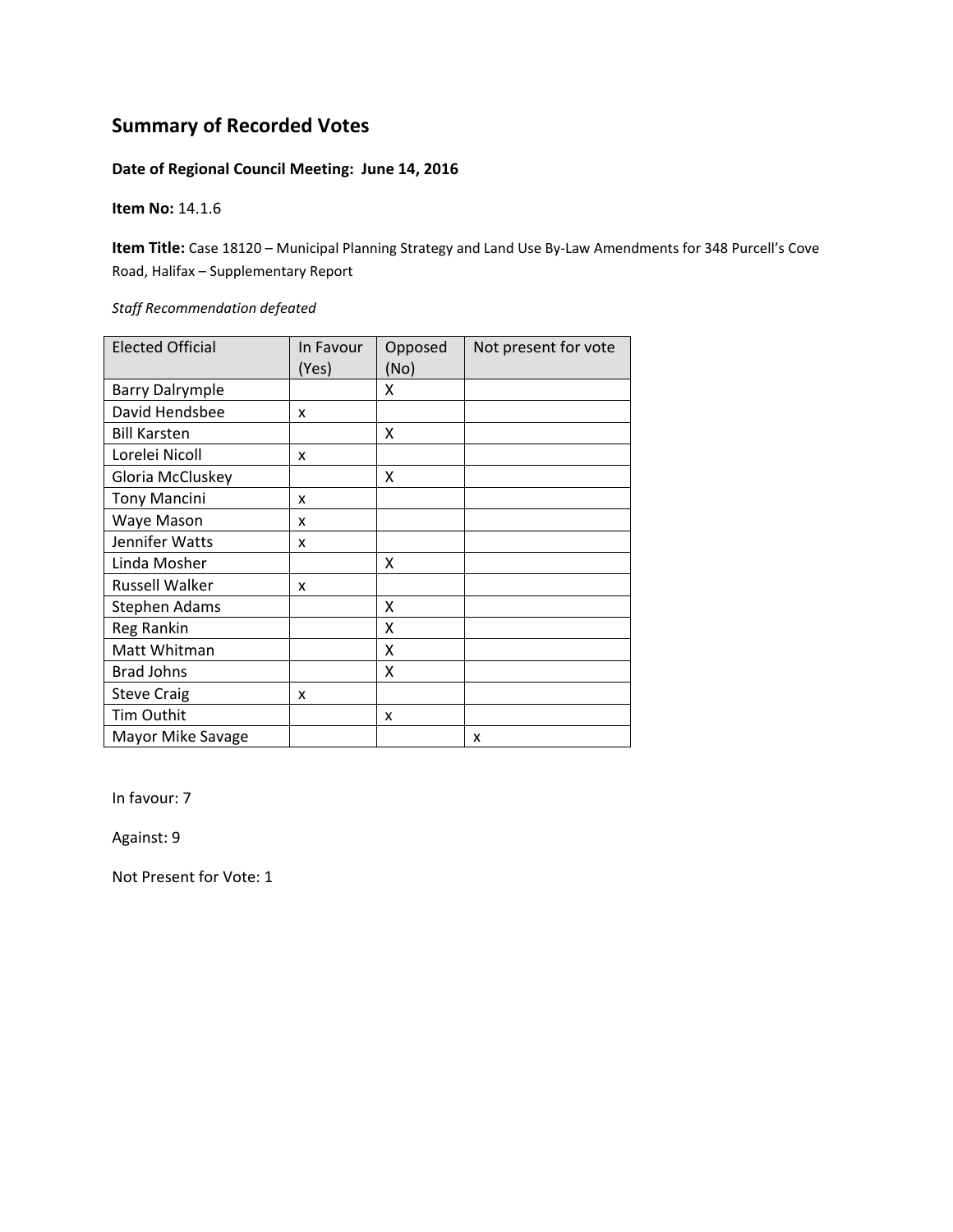#### **Date of Regional Council Meeting: June 14, 2016**

**Item No:** 14.1.6

**Item Title:** Case 18120 – Municipal Planning Strategy and Land Use By‐Law Amendments for 348 Purcell's Cove Road, Halifax – Supplementary Report

*Alternative 1(a) – Give First Reading to consider the proposed amendments to the Halifax Municipal* Planning Strategy and the Halifax Mainland Land Use By-law as set out in Attached A and B of this report *and schedule a public hearing*

| <b>Elected Official</b> | In Favour<br>(Yes) | Opposed<br>(No) | Not present for vote |
|-------------------------|--------------------|-----------------|----------------------|
| <b>Barry Dalrymple</b>  | x                  |                 |                      |
| David Hendsbee          |                    | x               |                      |
| <b>Bill Karsten</b>     | X                  |                 |                      |
| Lorelei Nicoll          |                    | x               |                      |
| Gloria McCluskey        | x                  |                 |                      |
| <b>Tony Mancini</b>     | X                  |                 |                      |
| Waye Mason              |                    | x               |                      |
| Jennifer Watts          |                    | x               |                      |
| Linda Mosher            | x                  |                 |                      |
| <b>Russell Walker</b>   | x                  |                 |                      |
| <b>Stephen Adams</b>    | X                  |                 |                      |
| Reg Rankin              | X                  |                 |                      |
| Matt Whitman            | X                  |                 |                      |
| <b>Brad Johns</b>       | Χ                  |                 |                      |
| <b>Steve Craig</b>      | X                  |                 |                      |
| Tim Outhit              | x                  |                 |                      |
| Mayor Mike Savage       |                    |                 | x                    |

In favour: 12

Against: 4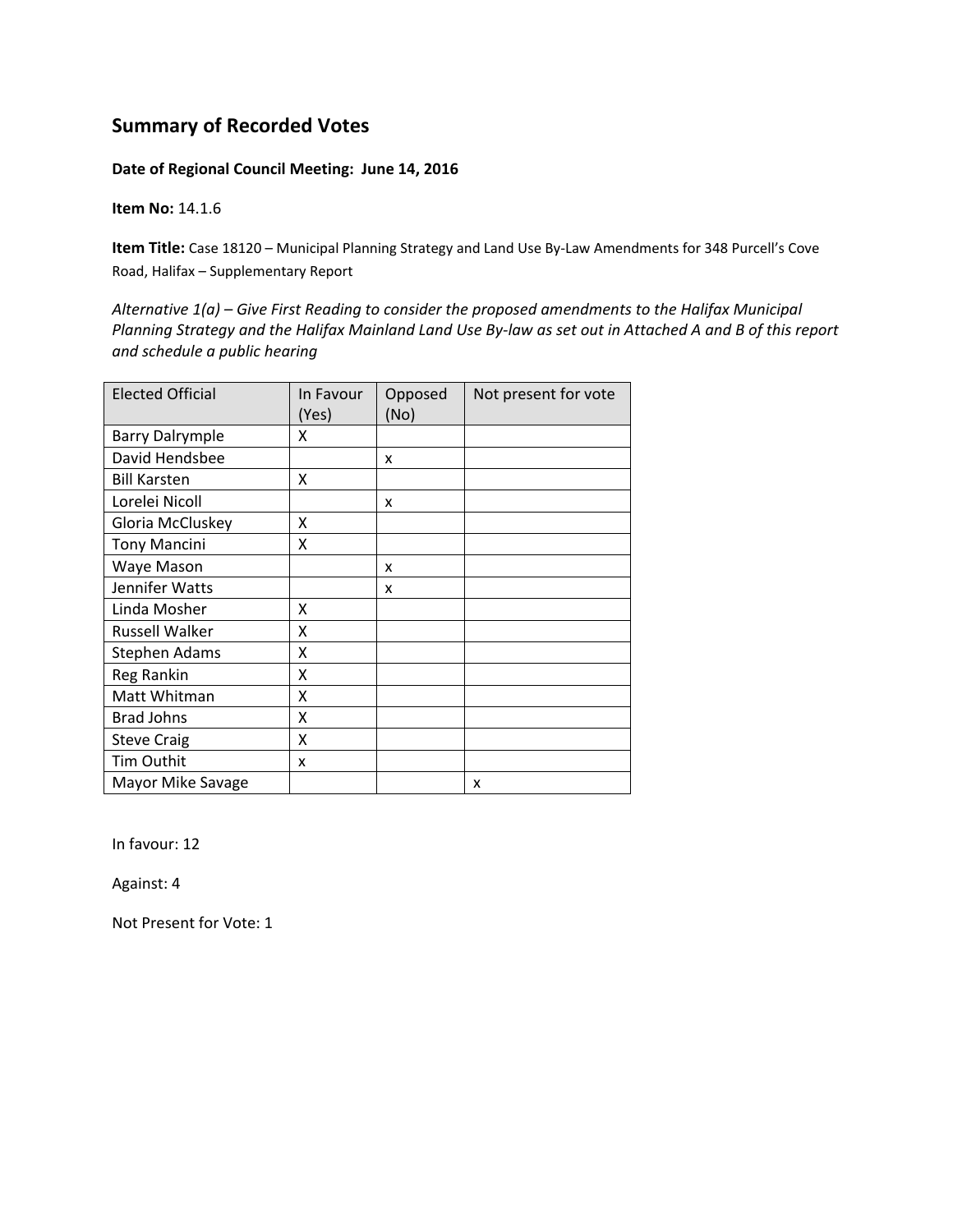### **Date of Regional Council Meeting: June 14, 2016**

**Item No:** 14.1.7

**Item Title:** Case 20312 – Non-Substantive Amendments to Existing Development Agreement, Lower Water and Bishop Streets, Halifax

| <b>Elected Official</b> | In Favour<br>(Yes) | Opposed<br>(No) | Not present for vote |
|-------------------------|--------------------|-----------------|----------------------|
| <b>Barry Dalrymple</b>  | x                  |                 |                      |
| David Hendsbee          | X                  |                 |                      |
| <b>Bill Karsten</b>     | X                  |                 |                      |
| Lorelei Nicoll          | X                  |                 |                      |
| Gloria McCluskey        | X                  |                 |                      |
| <b>Tony Mancini</b>     | Χ                  |                 |                      |
| Waye Mason              | χ                  |                 |                      |
| Jennifer Watts          | x                  |                 |                      |
| Linda Mosher            | x                  |                 |                      |
| <b>Russell Walker</b>   | Χ                  |                 |                      |
| Stephen Adams           | χ                  |                 |                      |
| Reg Rankin              | Χ                  |                 |                      |
| Matt Whitman            | X                  |                 |                      |
| <b>Brad Johns</b>       | X                  |                 |                      |
| <b>Steve Craig</b>      | X                  |                 |                      |
| Tim Outhit              | x                  |                 |                      |
| Mayor Mike Savage       |                    |                 | x                    |

In favour: 16

Against: Nil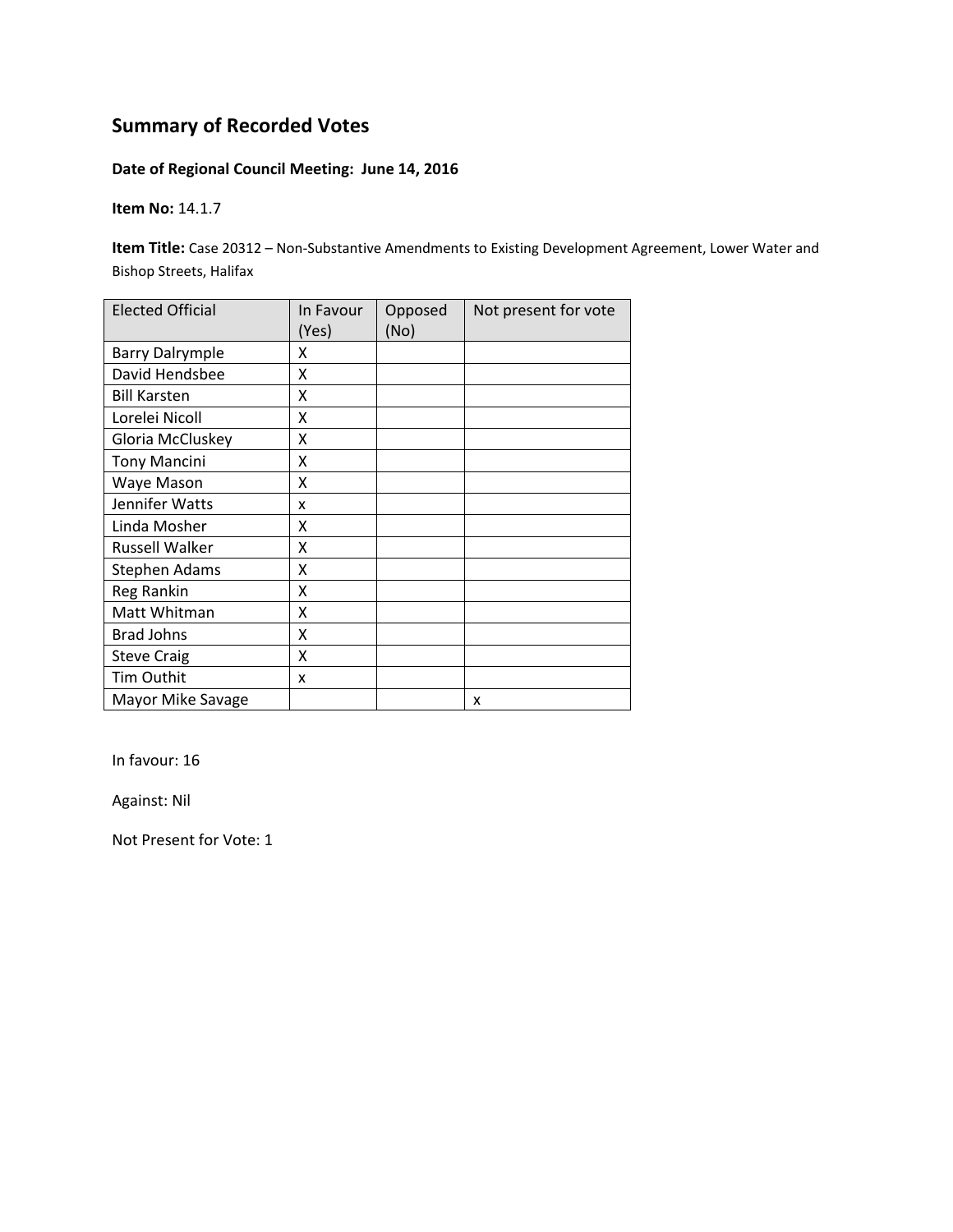### **Date of Regional Council Meeting: June 14, 2016**

**Item No:** 14.1.8

**Item Title:** Old Sackville Road Bridges (BR39 and BR40)

| <b>Elected Official</b> | In Favour<br>(Yes) | Opposed<br>(No) | Not present for vote |
|-------------------------|--------------------|-----------------|----------------------|
| <b>Barry Dalrymple</b>  | x                  |                 |                      |
| David Hendsbee          | X                  |                 |                      |
| <b>Bill Karsten</b>     | x                  |                 |                      |
| Lorelei Nicoll          | X                  |                 |                      |
| Gloria McCluskey        | Χ                  |                 |                      |
| <b>Tony Mancini</b>     | Χ                  |                 |                      |
| Waye Mason              | Χ                  |                 |                      |
| Jennifer Watts          | x                  |                 |                      |
| Linda Mosher            | x                  |                 |                      |
| <b>Russell Walker</b>   | χ                  |                 |                      |
| Stephen Adams           | X                  |                 |                      |
| Reg Rankin              | X                  |                 |                      |
| Matt Whitman            | X                  |                 |                      |
| <b>Brad Johns</b>       | X                  |                 |                      |
| <b>Steve Craig</b>      | Χ                  |                 |                      |
| <b>Tim Outhit</b>       | x                  |                 |                      |
| Mayor Mike Savage       |                    |                 | x                    |

In favour: 16

Against: Nil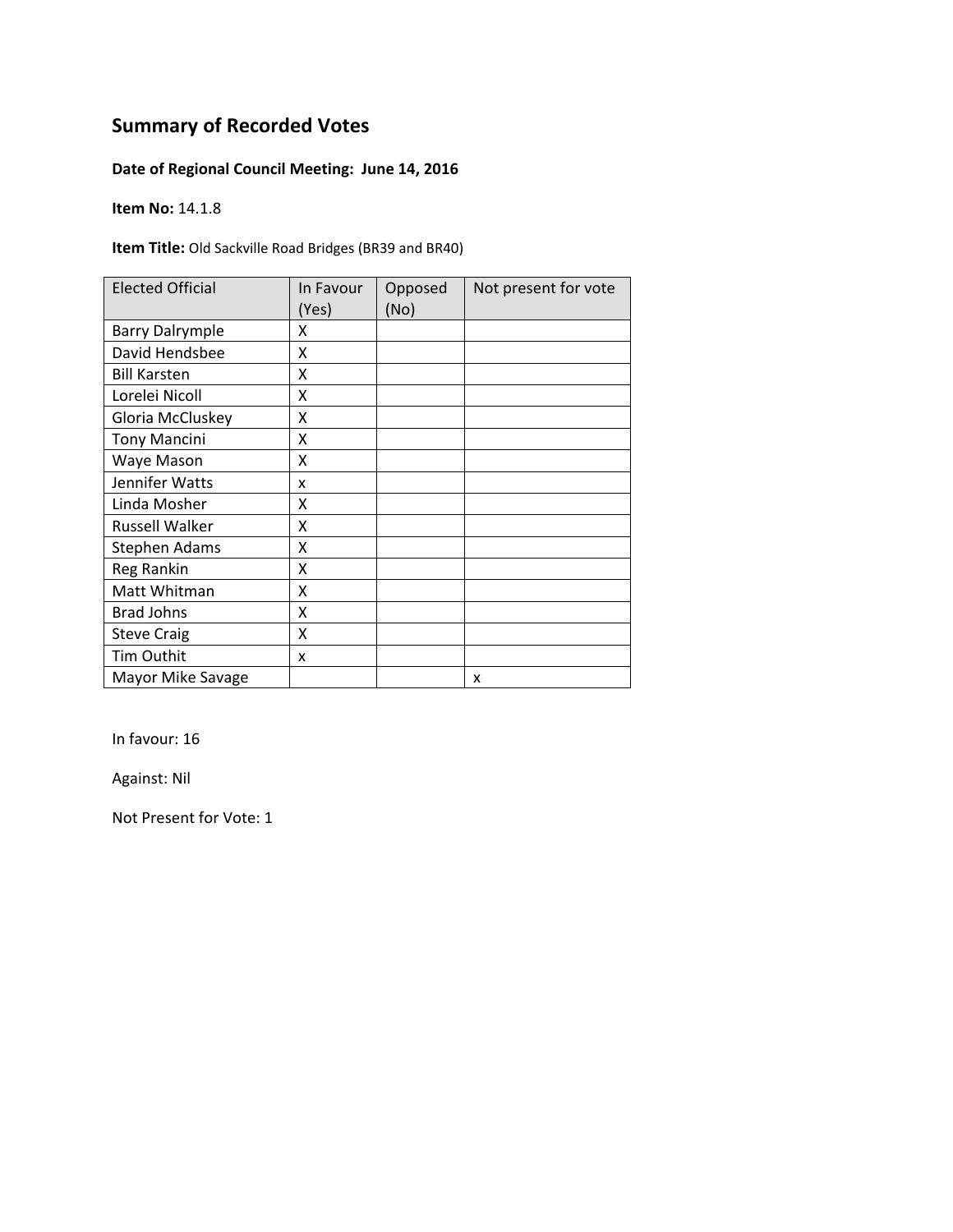### **Date of Regional Council Meeting: June 14, 2016**

**Item No:** 14.1.9

**Item Title:** Proposed Property Acquisition – Sidney Crescent, Eastern Passage

#### *Staff Recommendation defeated*

| <b>Elected Official</b> | In Favour<br>(Yes) | Opposed<br>(No) | Not present for vote |
|-------------------------|--------------------|-----------------|----------------------|
| <b>Barry Dalrymple</b>  |                    | X               |                      |
| David Hendsbee          |                    | X               |                      |
| <b>Bill Karsten</b>     |                    | x               |                      |
| Lorelei Nicoll          |                    | X               |                      |
| Gloria McCluskey        |                    | X               |                      |
| <b>Tony Mancini</b>     |                    | x               |                      |
| Waye Mason              |                    | X               |                      |
| Jennifer Watts          |                    | x               |                      |
| Linda Mosher            |                    | x               |                      |
| <b>Russell Walker</b>   |                    | X               |                      |
| <b>Stephen Adams</b>    |                    | X               |                      |
| Reg Rankin              | x                  |                 |                      |
| Matt Whitman            |                    | x               |                      |
| <b>Brad Johns</b>       |                    | X               |                      |
| <b>Steve Craig</b>      |                    | x               |                      |
| Tim Outhit              |                    | x               |                      |
| Mayor Mike Savage       |                    |                 | x                    |

In favour: 1

Against: 15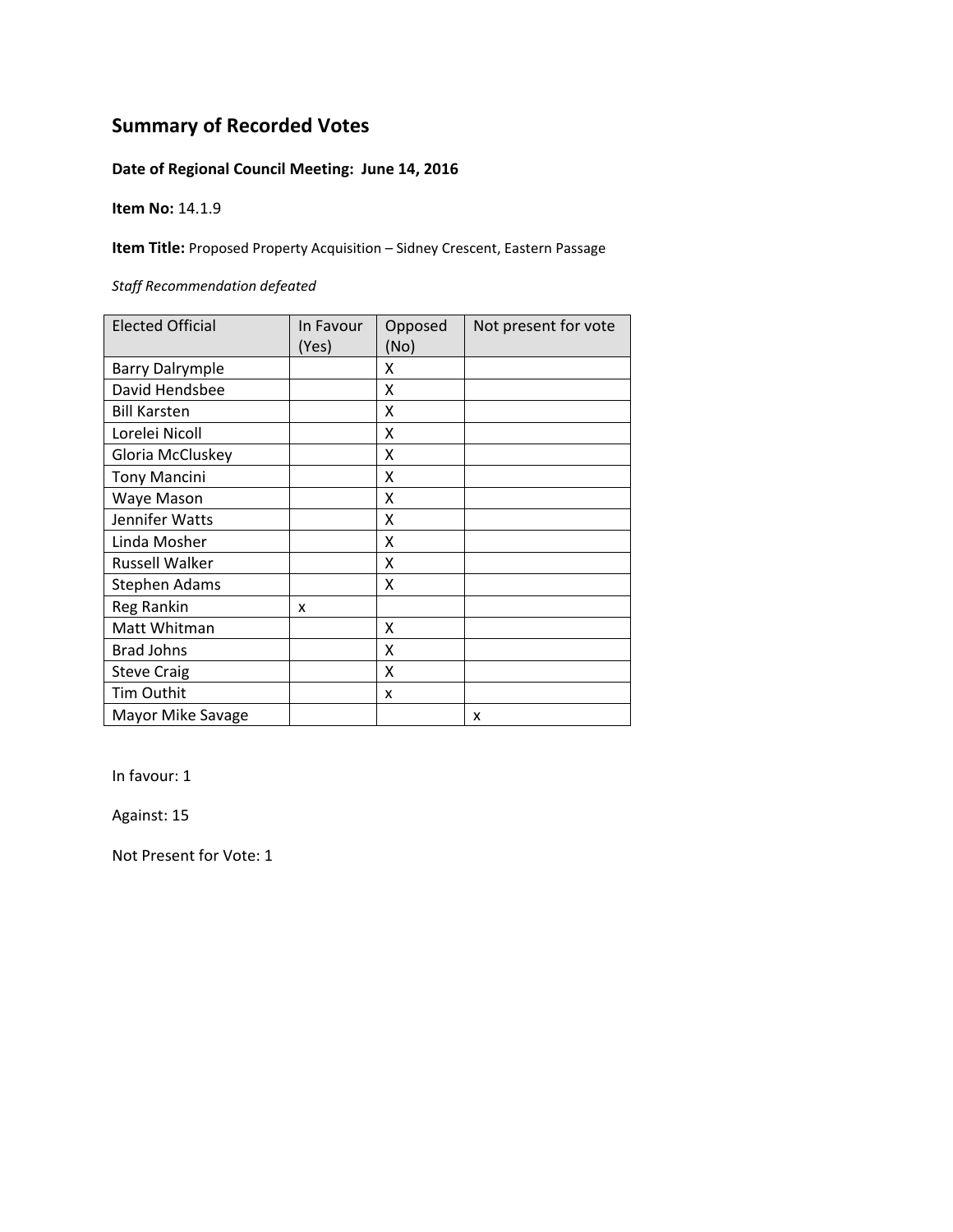#### **Date of Regional Council Meeting: June 14, 2016**

**Item No:** 14.1.9

**Item Title:** Proposed Property Acquisition – Sidney Crescent, Eastern Passage

Alternative Motion - That Halifax Regional Council direct staff to initiate acquisition of the parcel at PID#00354589 *from the Nova Scotia Department of Justice for parkland use for \$1.00.*

| <b>Elected Official</b> | In Favour | Opposed | Not present for vote |
|-------------------------|-----------|---------|----------------------|
|                         | (Yes)     | (No)    |                      |
| <b>Barry Dalrymple</b>  | x         |         |                      |
| David Hendsbee          | X         |         |                      |
| <b>Bill Karsten</b>     | X         |         |                      |
| Lorelei Nicoll          | X         |         |                      |
| Gloria McCluskey        | X         |         |                      |
| <b>Tony Mancini</b>     | x         |         |                      |
| Waye Mason              | Χ         |         |                      |
| Jennifer Watts          | x         |         |                      |
| Linda Mosher            | X         |         |                      |
| <b>Russell Walker</b>   | X         |         |                      |
| <b>Stephen Adams</b>    | X         |         |                      |
| <b>Reg Rankin</b>       | x         |         |                      |
| Matt Whitman            | X         |         |                      |
| <b>Brad Johns</b>       | Χ         |         |                      |
| <b>Steve Craig</b>      | x         |         |                      |
| Tim Outhit              | X         |         |                      |
| Mayor Mike Savage       |           |         | x                    |

In favour: 16

Against: Nil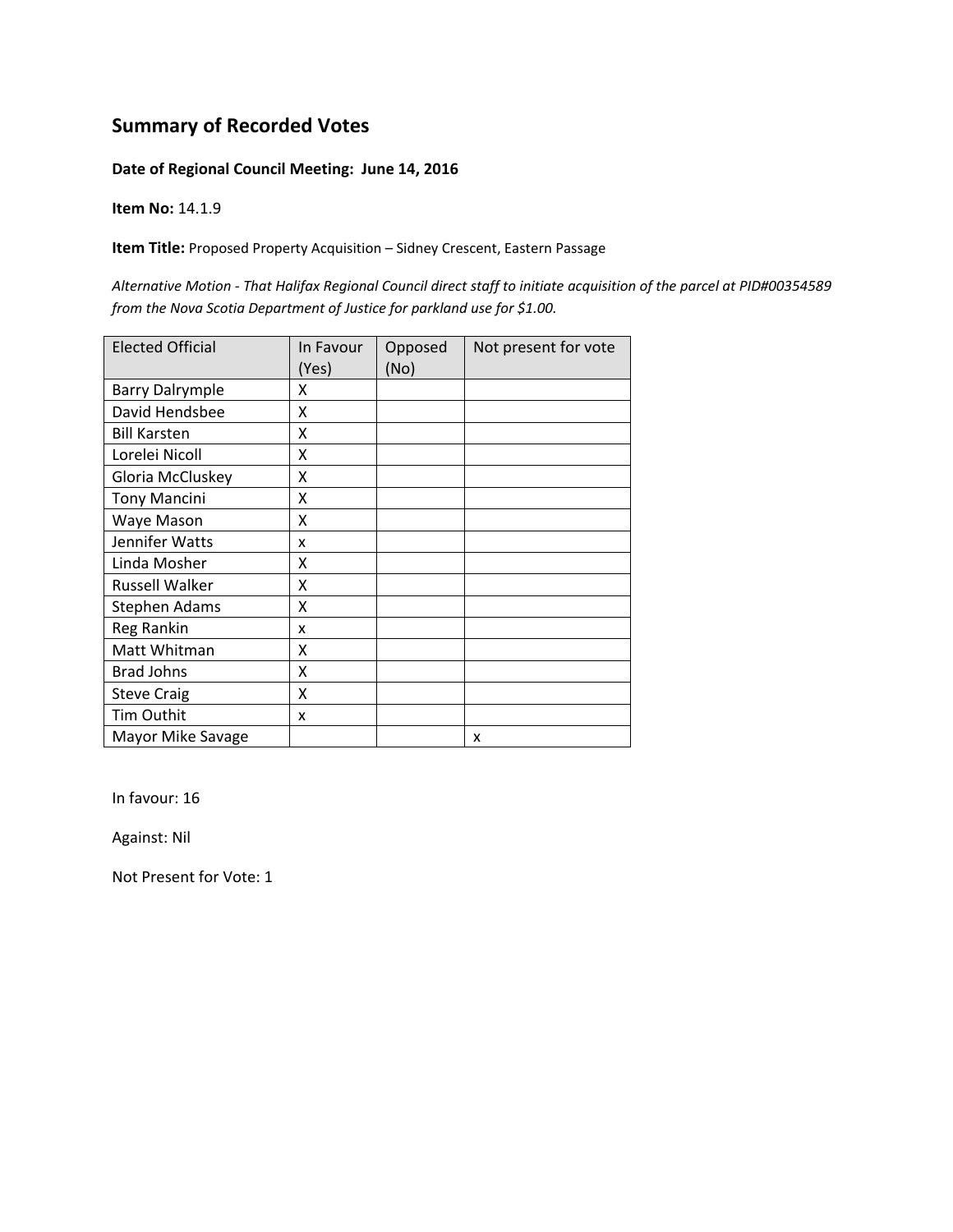### **Date of Regional Council Meeting: June 14, 2016**

**Item No:** 14.1.10

**Item Title:** Proposed Amendments to Administrative Order 45, Respecting Private Road Maintenance – Road Maintenance Fee for Shiloh and Karla Drive Road Association

| <b>Elected Official</b> | In Favour<br>(Yes) | Opposed<br>(No) | Not present for vote |
|-------------------------|--------------------|-----------------|----------------------|
| <b>Barry Dalrymple</b>  | X                  |                 |                      |
| David Hendsbee          | Χ                  |                 |                      |
| <b>Bill Karsten</b>     | X                  |                 |                      |
| Lorelei Nicoll          | Χ                  |                 |                      |
| Gloria McCluskey        | Χ                  |                 |                      |
| <b>Tony Mancini</b>     | Χ                  |                 |                      |
| Waye Mason              | x                  |                 |                      |
| Jennifer Watts          | x                  |                 |                      |
| Linda Mosher            | x                  |                 |                      |
| <b>Russell Walker</b>   | X                  |                 |                      |
| <b>Stephen Adams</b>    | X                  |                 |                      |
| Reg Rankin              | x                  |                 |                      |
| Matt Whitman            | X                  |                 |                      |
| <b>Brad Johns</b>       | X                  |                 |                      |
| <b>Steve Craig</b>      | X                  |                 |                      |
| Tim Outhit              | x                  |                 |                      |
| Mayor Mike Savage       |                    |                 | x                    |

In favour: 16

Against: Nil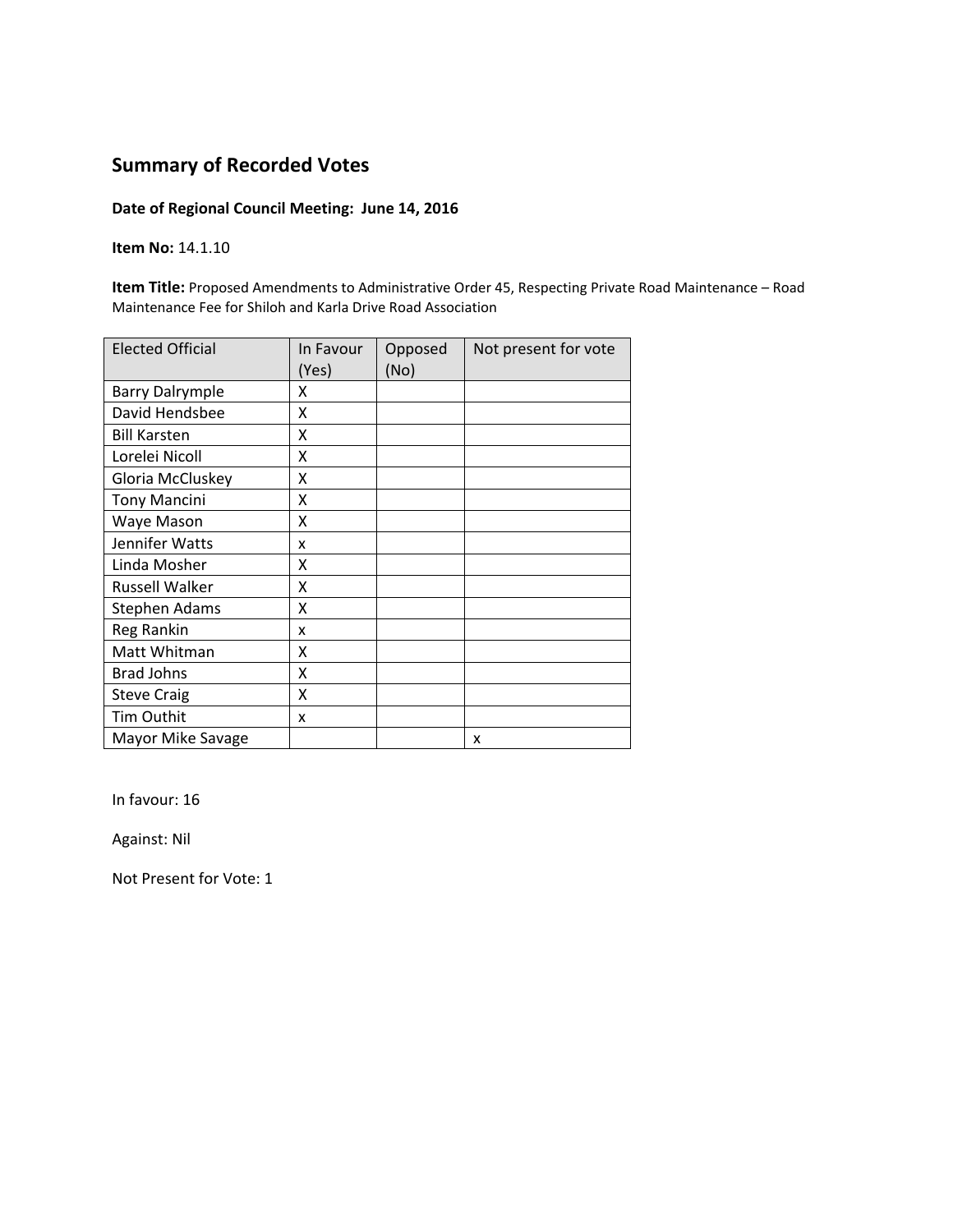### **Date of Regional Council Meeting: June 14, 2016**

**Item No:** 14.1.11

**Item Title:** First Reading Proposed By‐law M‐200, Respecting Minimum Standards for Residential Occupancies and Administrative Order 15, Respecting License, Permit and Processing Fees

| <b>Elected Official</b> | In Favour<br>(Yes) | Opposed<br>(No) | Not present for vote |
|-------------------------|--------------------|-----------------|----------------------|
| <b>Barry Dalrymple</b>  | x                  |                 |                      |
| David Hendsbee          | Χ                  |                 |                      |
| <b>Bill Karsten</b>     | Χ                  |                 |                      |
| Lorelei Nicoll          | X                  |                 |                      |
| Gloria McCluskey        | x                  |                 |                      |
| <b>Tony Mancini</b>     | Χ                  |                 |                      |
| Waye Mason              | X                  |                 |                      |
| Jennifer Watts          | x                  |                 |                      |
| Linda Mosher            | x                  |                 |                      |
| <b>Russell Walker</b>   | X                  |                 |                      |
| <b>Stephen Adams</b>    | X                  |                 |                      |
| Reg Rankin              | x                  |                 |                      |
| Matt Whitman            |                    |                 | x                    |
| <b>Brad Johns</b>       |                    |                 | x                    |
| <b>Steve Craig</b>      | X                  |                 |                      |
| Tim Outhit              | x                  |                 |                      |
| Mayor Mike Savage       |                    |                 | x                    |

In favour: 14

Against: Nil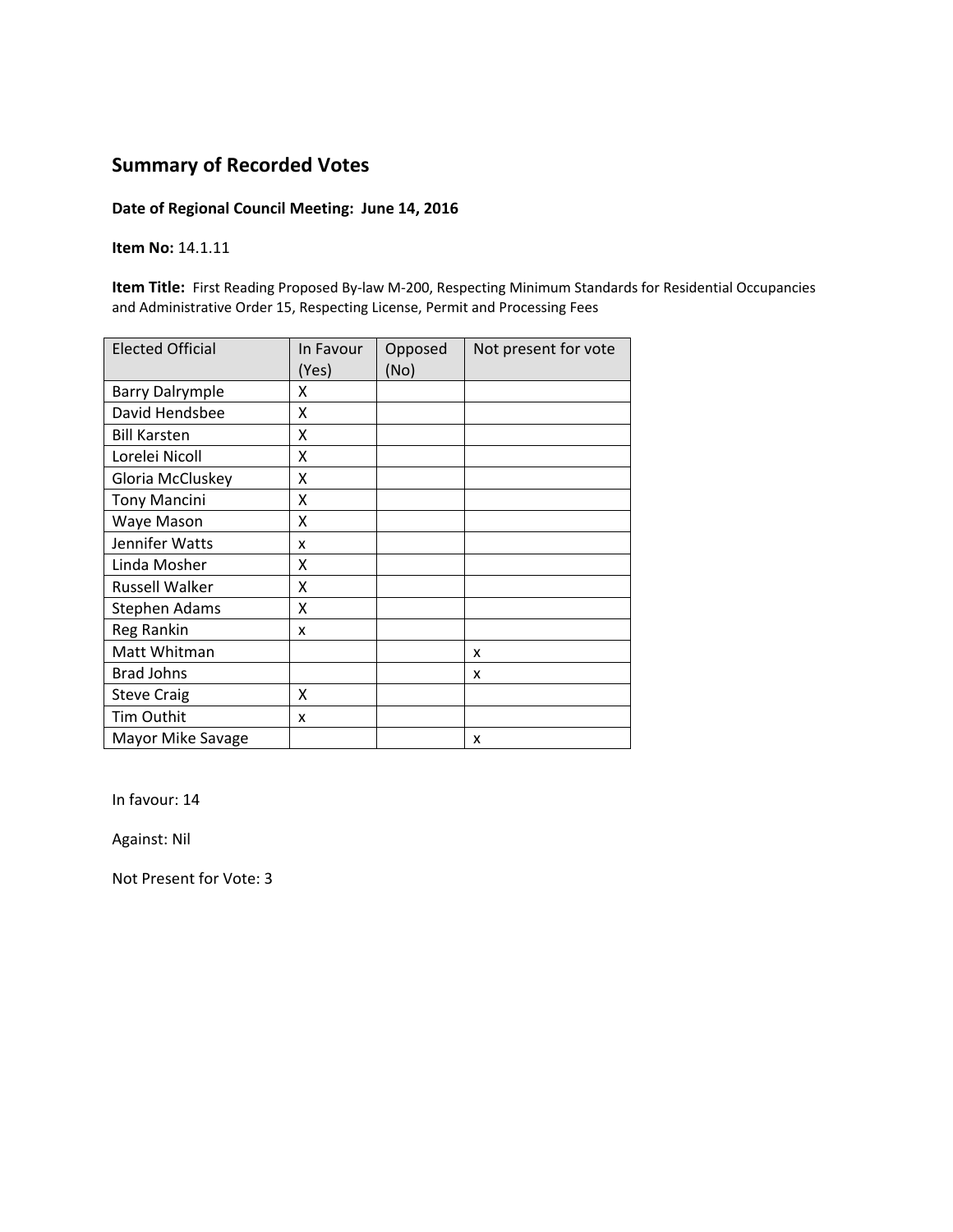### **Date of Regional Council Meeting: June 14, 2016**

**Item No:** 14.1.12

**Item Title:** Appointment of Chief Planner as a Development Officer

| <b>Elected Official</b> | In Favour<br>(Yes) | Opposed<br>(No) | Not present for vote |
|-------------------------|--------------------|-----------------|----------------------|
| <b>Barry Dalrymple</b>  | x                  |                 |                      |
| David Hendsbee          | X                  |                 |                      |
| <b>Bill Karsten</b>     | X                  |                 |                      |
| Lorelei Nicoll          | X                  |                 |                      |
| Gloria McCluskey        | Χ                  |                 |                      |
| <b>Tony Mancini</b>     | Χ                  |                 |                      |
| Waye Mason              | Χ                  |                 |                      |
| Jennifer Watts          | x                  |                 |                      |
| Linda Mosher            | x                  |                 |                      |
| <b>Russell Walker</b>   | Χ                  |                 |                      |
| Stephen Adams           | Χ                  |                 |                      |
| Reg Rankin              | x                  |                 |                      |
| Matt Whitman            |                    |                 | x                    |
| <b>Brad Johns</b>       |                    |                 | x                    |
| <b>Steve Craig</b>      | X                  |                 |                      |
| Tim Outhit              | x                  |                 |                      |
| Mayor Mike Savage       |                    |                 | x                    |

In favour: 14

Against: Nil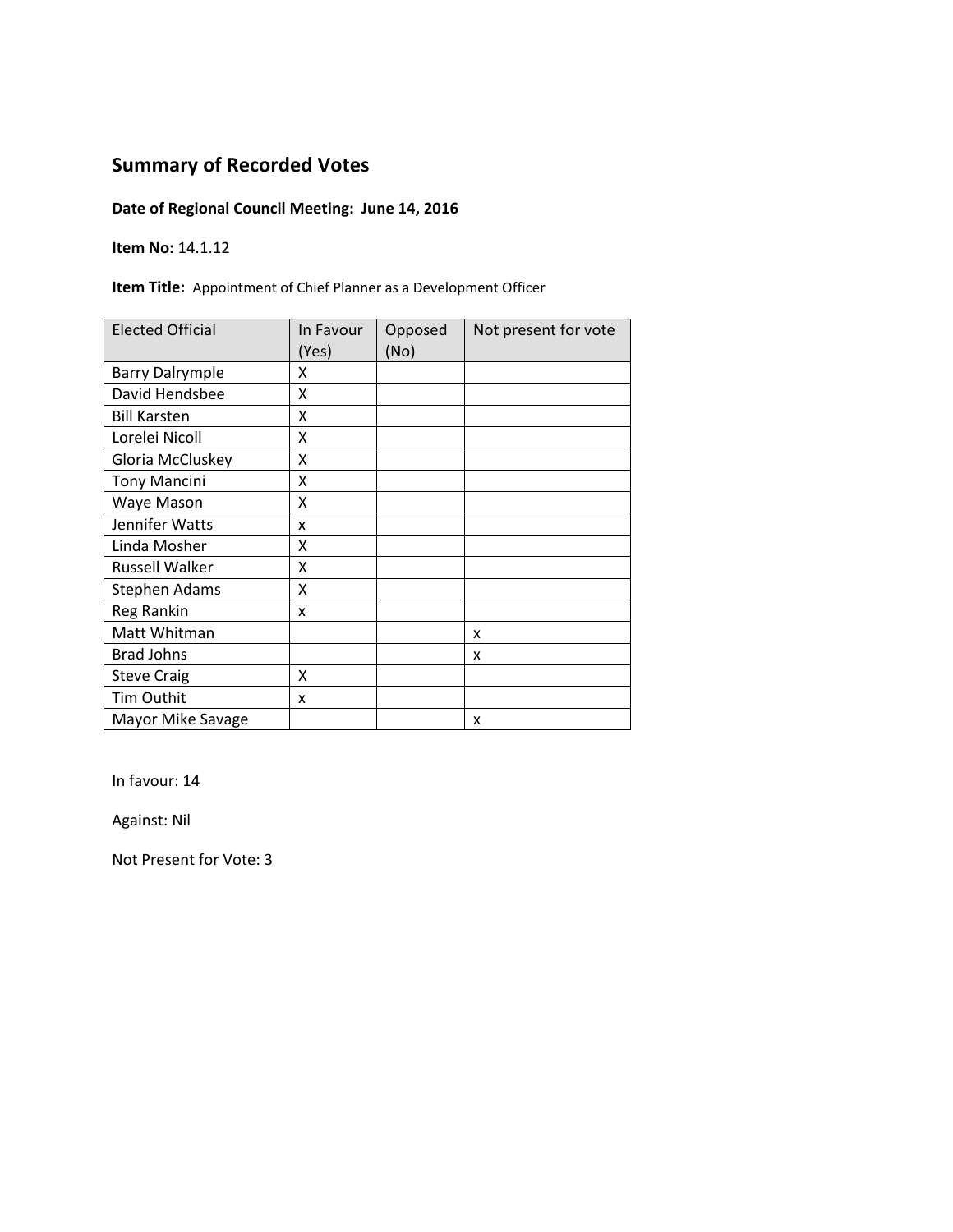### **Date of Regional Council Meeting: June 14, 2016**

**Item No:** 14.1.13

**Item Title:** First Reading Proposed By-Law A-701, Amendment to By-law A-700, Respecting Animals and Responsible Pet Ownership – Amend By‐law A‐700 to Exempt Bees

| <b>Elected Official</b> | In Favour<br>(Yes) | Opposed<br>(No) | Not present for vote |
|-------------------------|--------------------|-----------------|----------------------|
| <b>Barry Dalrymple</b>  | x                  |                 |                      |
| David Hendsbee          | X                  |                 |                      |
| <b>Bill Karsten</b>     | X                  |                 |                      |
| Lorelei Nicoll          | X                  |                 |                      |
| Gloria McCluskey        | X                  |                 |                      |
| <b>Tony Mancini</b>     | x                  |                 |                      |
| Waye Mason              | X                  |                 |                      |
| Jennifer Watts          | x                  |                 |                      |
| Linda Mosher            | x                  |                 |                      |
| <b>Russell Walker</b>   | x                  |                 |                      |
| Stephen Adams           | X                  |                 |                      |
| Reg Rankin              | x                  |                 |                      |
| Matt Whitman            |                    |                 | x                    |
| <b>Brad Johns</b>       |                    |                 | x                    |
| <b>Steve Craig</b>      | x                  |                 |                      |
| <b>Tim Outhit</b>       | x                  |                 |                      |
| Mayor Mike Savage       |                    |                 | x                    |

In favour: 14

Against: Nil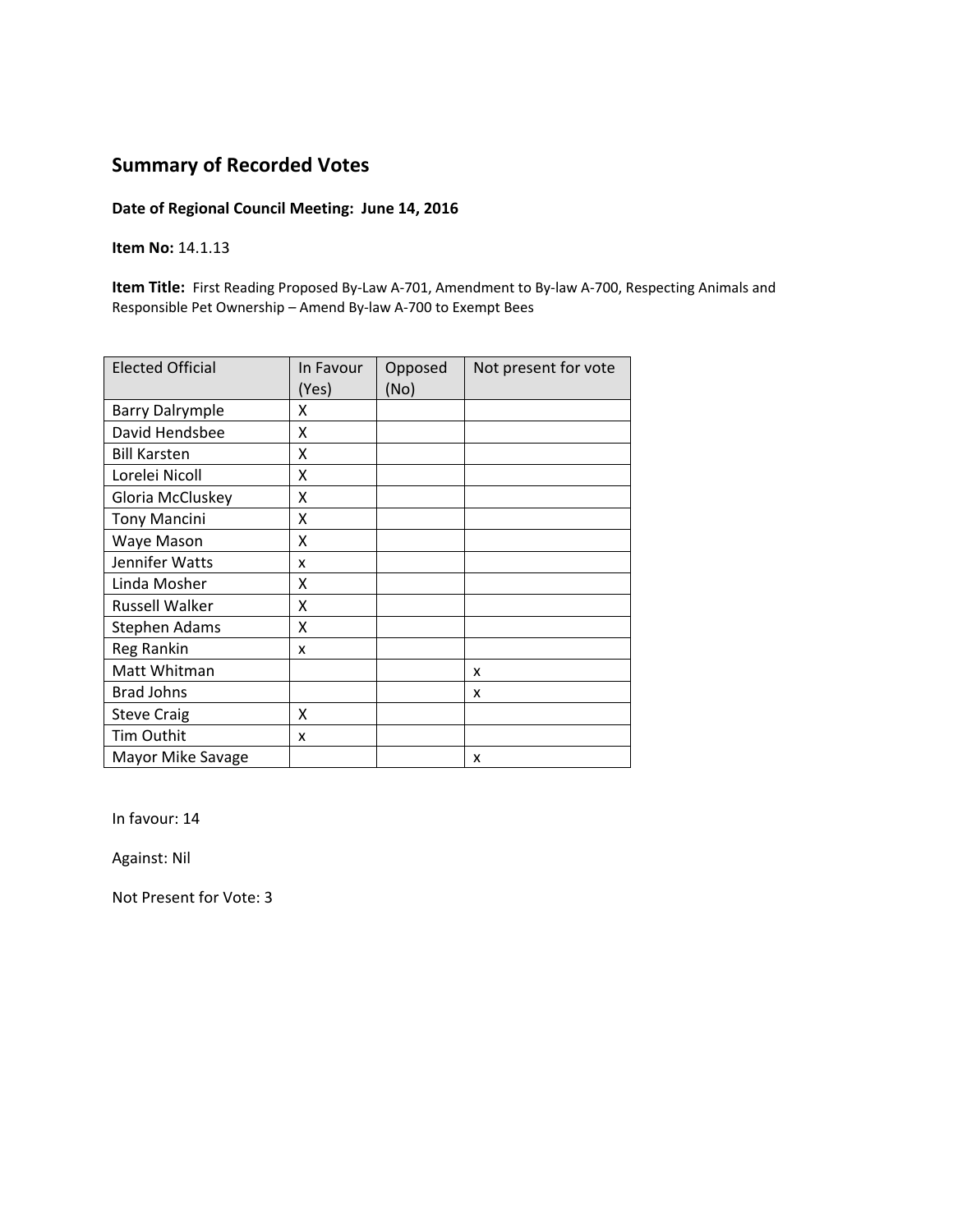### **Date of Regional Council Meeting: June 14, 2016**

#### **Item No:** 14.2.1

**Item Title:** Case H00423 **–** Substantial Alteration to the Green Lantern Building, 1581‐89 Barrington Street, Halifax, a Municipally Registered Heritage Property

| <b>Elected Official</b> | In Favour<br>(Yes) | Opposed<br>(No) | Not present for vote |
|-------------------------|--------------------|-----------------|----------------------|
| <b>Barry Dalrymple</b>  | x                  |                 |                      |
| David Hendsbee          | Χ                  |                 |                      |
| <b>Bill Karsten</b>     | x                  |                 |                      |
| Lorelei Nicoll          | X                  |                 |                      |
| Gloria McCluskey        | X                  |                 |                      |
| <b>Tony Mancini</b>     | Χ                  |                 |                      |
| Waye Mason              | X                  |                 |                      |
| Jennifer Watts          | x                  |                 |                      |
| Linda Mosher            | x                  |                 |                      |
| <b>Russell Walker</b>   | X                  |                 |                      |
| <b>Stephen Adams</b>    | X                  |                 |                      |
| Reg Rankin              | x                  |                 |                      |
| Matt Whitman            |                    |                 | x                    |
| <b>Brad Johns</b>       |                    |                 | x                    |
| <b>Steve Craig</b>      | X                  |                 |                      |
| Tim Outhit              | x                  |                 |                      |
| Mayor Mike Savage       |                    |                 | x                    |

In favour: 14

Against: Nil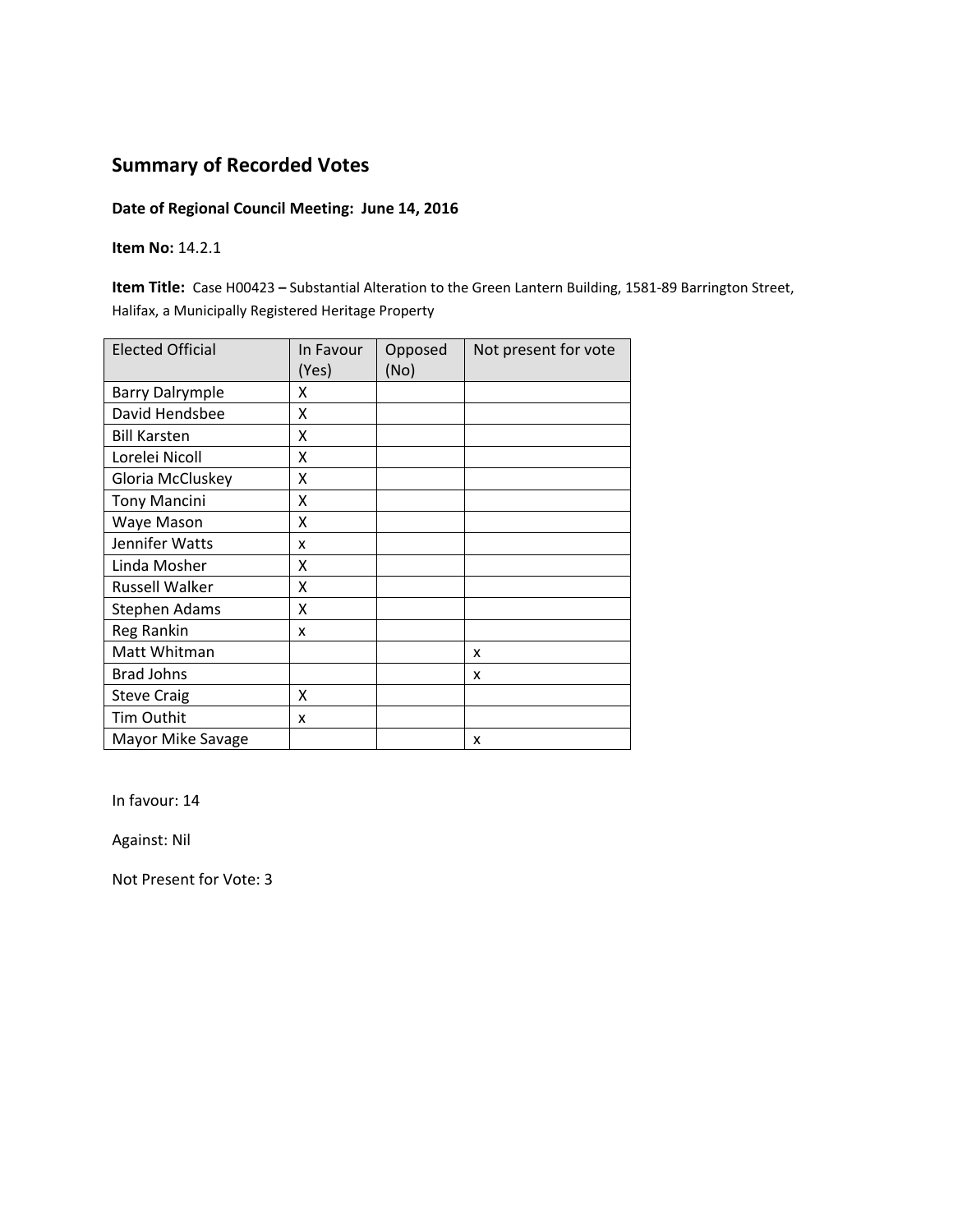### **Date of Regional Council Meeting: June 14, 2016**

#### **Item No:** 14.2.2

**Item Title:** Request to Expedite Staff Report RE Map 6, Heritage Resources - Downtown Halifax Secondary Municipal Planning Strategy

| <b>Elected Official</b> | In Favour<br>(Yes) | Opposed<br>(No) | Not present for vote |
|-------------------------|--------------------|-----------------|----------------------|
| <b>Barry Dalrymple</b>  |                    | X               |                      |
| David Hendsbee          | x                  |                 |                      |
| <b>Bill Karsten</b>     |                    | x               |                      |
| Lorelei Nicoll          | x                  |                 |                      |
| Gloria McCluskey        |                    | x               |                      |
| <b>Tony Mancini</b>     | x                  |                 |                      |
| Waye Mason              | x                  |                 |                      |
| Jennifer Watts          | x                  |                 |                      |
| Linda Mosher            | x                  |                 |                      |
| <b>Russell Walker</b>   |                    | x               |                      |
| <b>Stephen Adams</b>    |                    | X               |                      |
| Reg Rankin              | x                  |                 |                      |
| Matt Whitman            |                    |                 | X                    |
| <b>Brad Johns</b>       |                    |                 | x                    |
| <b>Steve Craig</b>      | x                  |                 |                      |
| <b>Tim Outhit</b>       |                    | x               |                      |
| Mayor Mike Savage       |                    |                 | x                    |

In favour: 8

Against: 6

Not Present for Vote: 3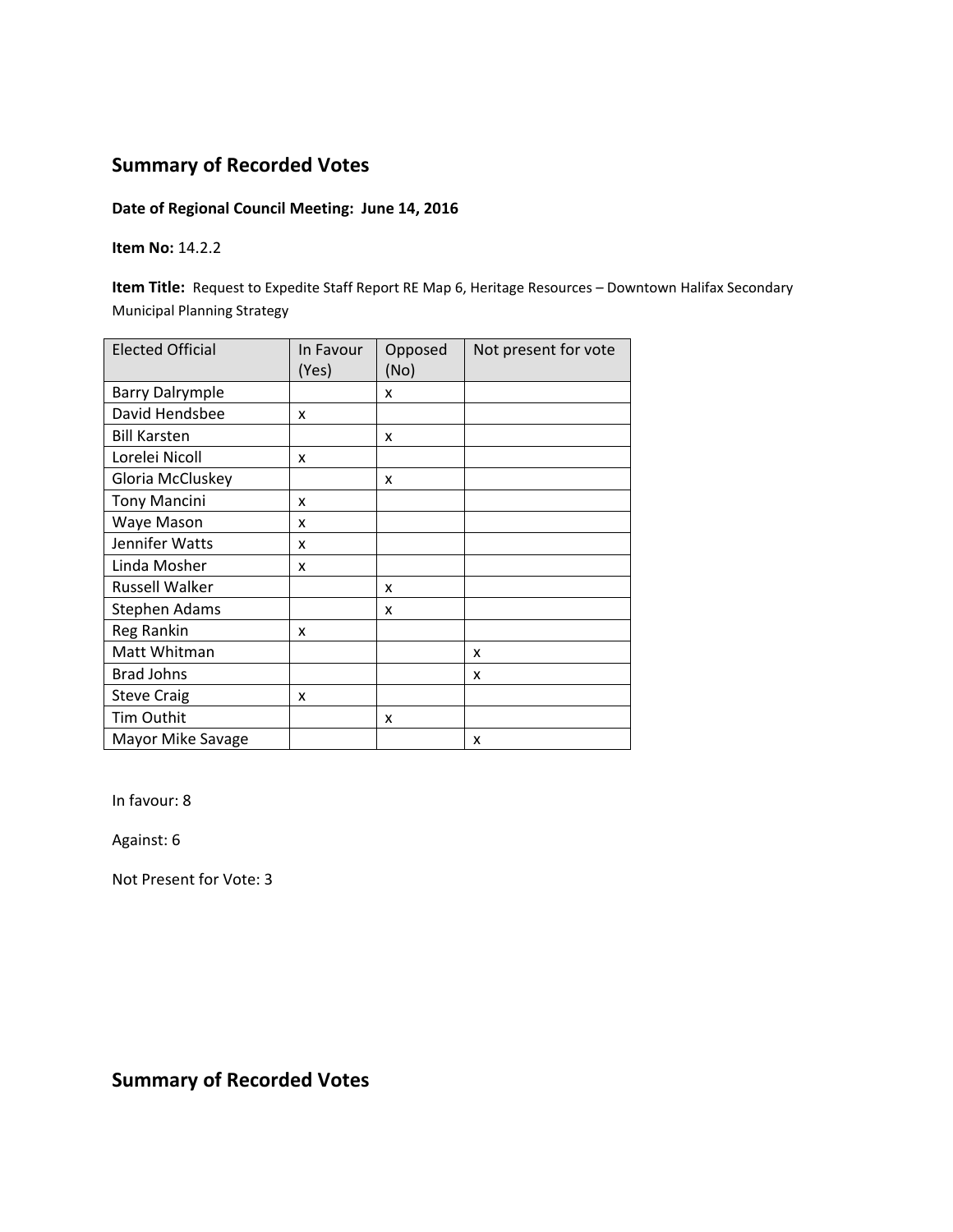#### **Item No:** 14.3.1

**Item Title:** Request a Staff Report re: Taxi Zone

*Amendment – Direct staff to consult with the Taxi & Limousine Liaison Group respecting amendments to the Administrative Order # 39 Section 6.0 – Zones and report back to Transportation Standing Committee*

| <b>Elected Official</b> | In Favour<br>(Yes) | Opposed<br>(No) | Not present for vote |
|-------------------------|--------------------|-----------------|----------------------|
| <b>Barry Dalrymple</b>  | x                  |                 |                      |
| David Hendsbee          | X                  |                 |                      |
| <b>Bill Karsten</b>     | X                  |                 |                      |
| Lorelei Nicoll          | X                  |                 |                      |
| Gloria McCluskey        | X                  |                 |                      |
| <b>Tony Mancini</b>     | X                  |                 |                      |
| Waye Mason              | x                  |                 |                      |
| Jennifer Watts          | X                  |                 |                      |
| Linda Mosher            | X                  |                 |                      |
| <b>Russell Walker</b>   | Χ                  |                 |                      |
| Stephen Adams           | Χ                  |                 |                      |
| Reg Rankin              | x                  |                 |                      |
| Matt Whitman            |                    |                 | x                    |
| <b>Brad Johns</b>       |                    |                 | x                    |
| <b>Steve Craig</b>      | X                  |                 |                      |
| Tim Outhit              | x                  |                 |                      |
| Mayor Mike Savage       |                    |                 | X                    |

In favour: 14

Against: Nil

Not Present for Vote: 3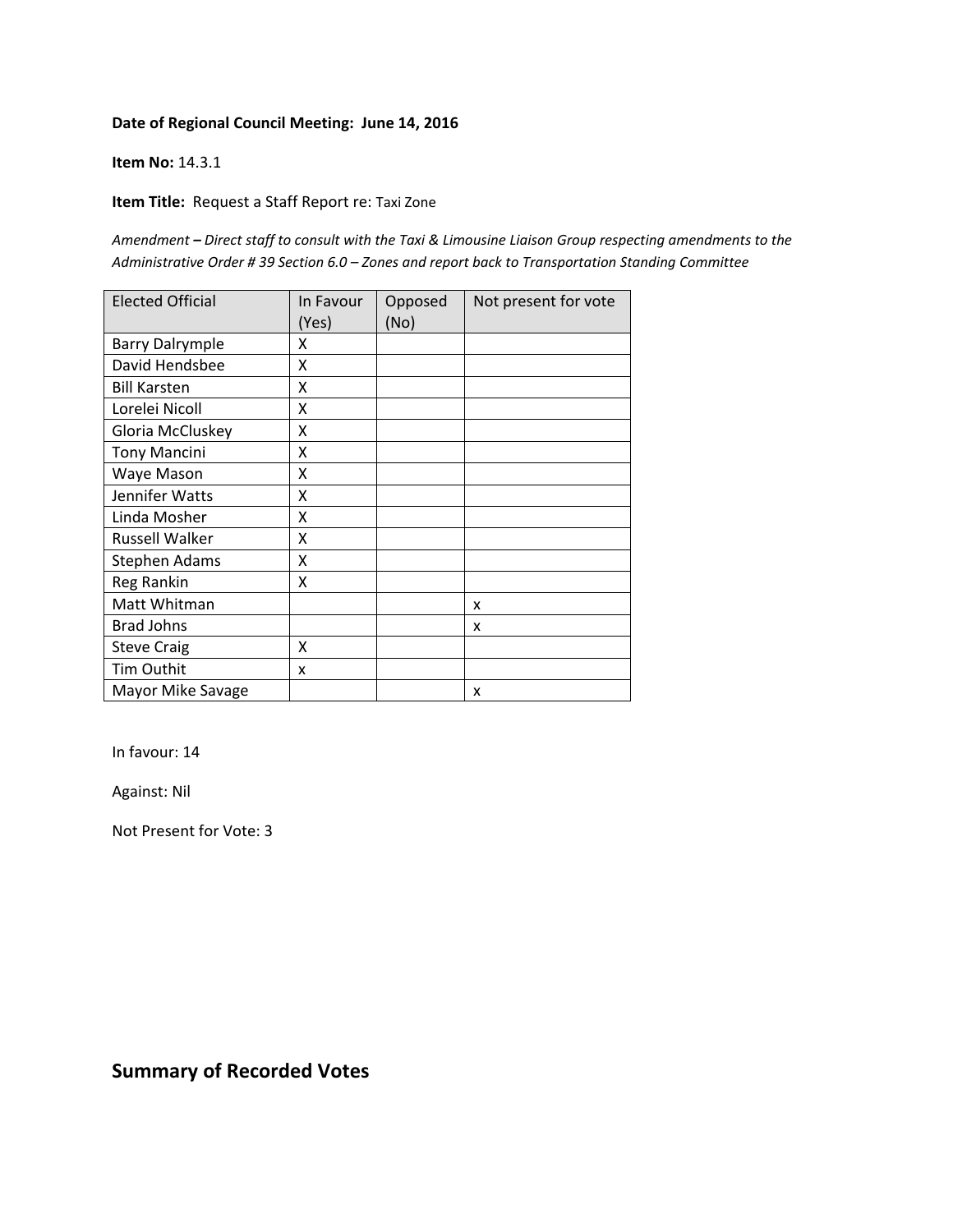#### **Item No:** 14.3.1

**Item Title:** Request a Staff Report re: Taxi Zone

*As Amended*

| <b>Elected Official</b> | In Favour<br>(Yes) | Opposed<br>(No) | Not present for vote |
|-------------------------|--------------------|-----------------|----------------------|
| <b>Barry Dalrymple</b>  | x                  |                 |                      |
| David Hendsbee          | X                  |                 |                      |
| <b>Bill Karsten</b>     | X                  |                 |                      |
| Lorelei Nicoll          | X                  |                 |                      |
| Gloria McCluskey        | Χ                  |                 |                      |
| <b>Tony Mancini</b>     | X                  |                 |                      |
| Waye Mason              | x                  |                 |                      |
| Jennifer Watts          | Χ                  |                 |                      |
| Linda Mosher            | x                  |                 |                      |
| <b>Russell Walker</b>   | x                  |                 |                      |
| <b>Stephen Adams</b>    | x                  |                 |                      |
| Reg Rankin              | x                  |                 |                      |
| Matt Whitman            |                    |                 | x                    |
| <b>Brad Johns</b>       |                    |                 | x                    |
| <b>Steve Craig</b>      | X                  |                 |                      |
| Tim Outhit              | x                  |                 |                      |
| Mayor Mike Savage       |                    |                 | x                    |

In favour: 14

Against: Nil

Not Present for Vote: 3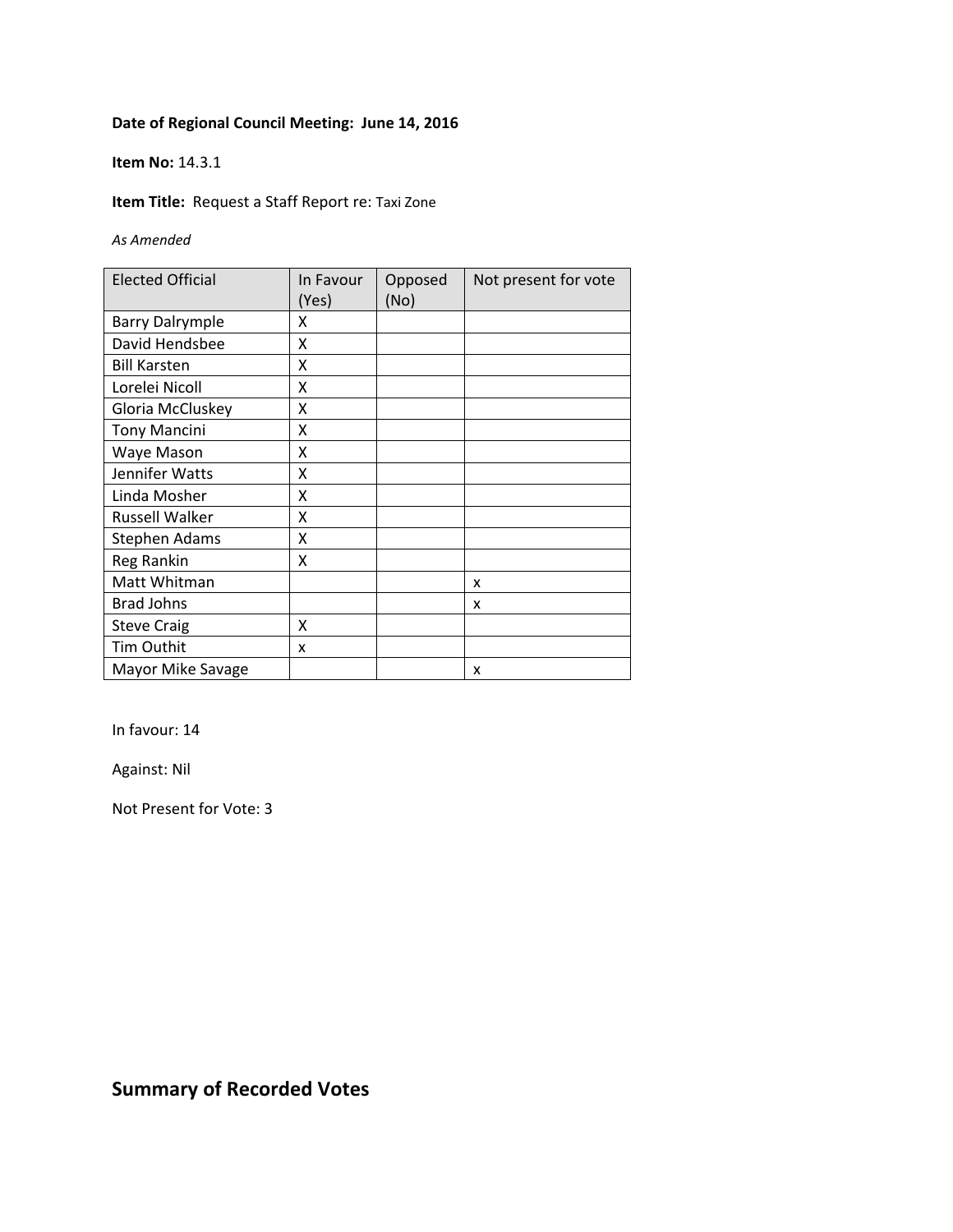#### **Item No:** 14.3.2

**Item Title:** Request a Staff Report re: Sidewalk Cafe

| <b>Elected Official</b> | In Favour<br>(Yes) | Opposed<br>(No) | Not present for vote |
|-------------------------|--------------------|-----------------|----------------------|
| <b>Barry Dalrymple</b>  | χ                  |                 |                      |
| David Hendsbee          | Χ                  |                 |                      |
| <b>Bill Karsten</b>     | χ                  |                 |                      |
| Lorelei Nicoll          | χ                  |                 |                      |
| Gloria McCluskey        | χ                  |                 |                      |
| <b>Tony Mancini</b>     | χ                  |                 |                      |
| Waye Mason              | χ                  |                 |                      |
| Jennifer Watts          | χ                  |                 |                      |
| Linda Mosher            | Χ                  |                 |                      |
| <b>Russell Walker</b>   | Χ                  |                 |                      |
| <b>Stephen Adams</b>    | Χ                  |                 |                      |
| Reg Rankin              | Χ                  |                 |                      |
| Matt Whitman            |                    |                 | x                    |
| <b>Brad Johns</b>       |                    |                 | x                    |
| <b>Steve Craig</b>      | x                  |                 |                      |
| Tim Outhit              | x                  |                 |                      |
| Mayor Mike Savage       |                    |                 | x                    |

In favour: 14

Against: Nil

Not Present for Vote: 3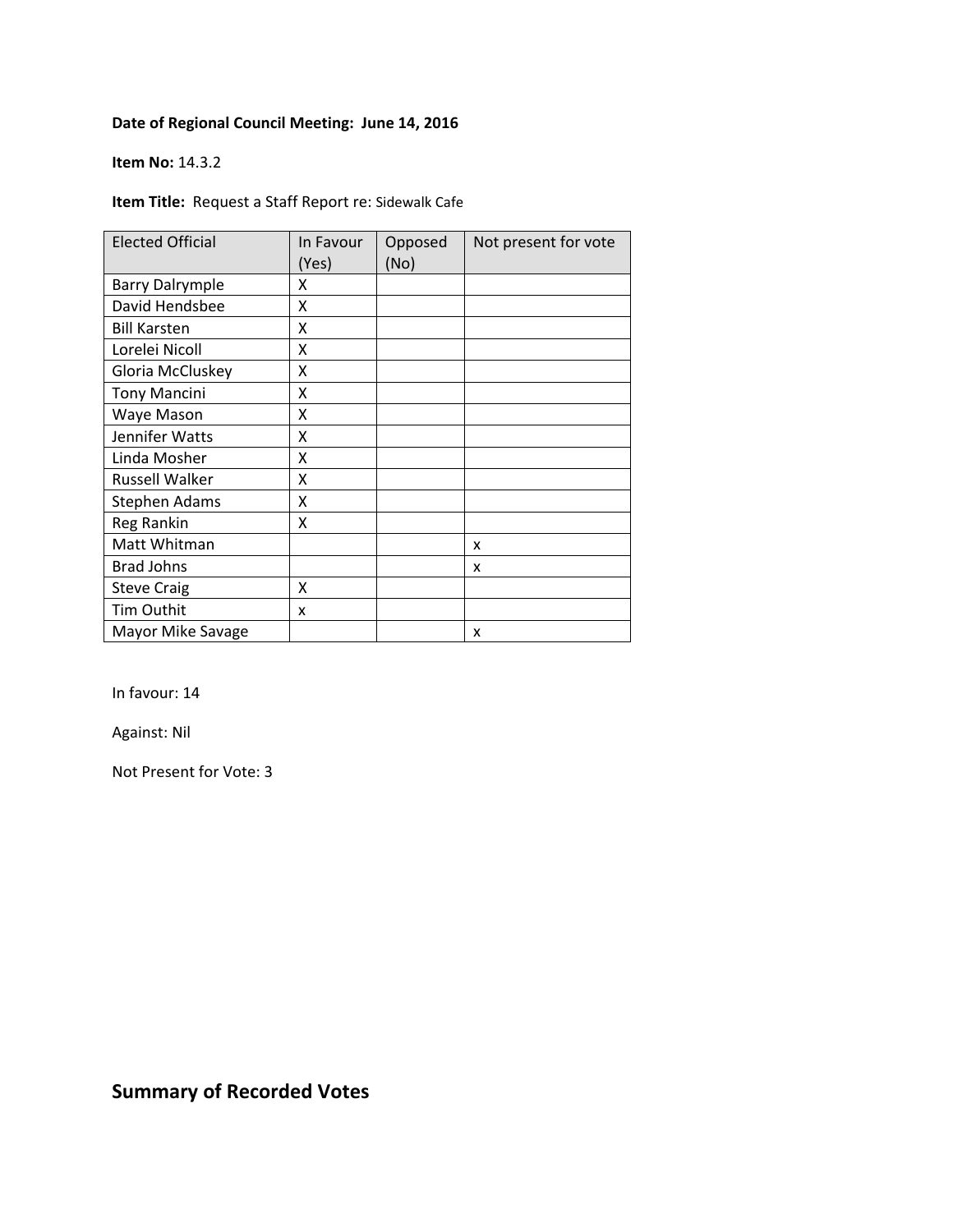#### **Item No:** 16.1.3

**Item Title:** Ratification of In Camera Motion ‐ Requirements in Land Lease Agreement – *Private and Confidential Report*

| <b>Elected Official</b> | In Favour<br>(Yes) | Opposed<br>(No) | Not present for vote |
|-------------------------|--------------------|-----------------|----------------------|
| <b>Barry Dalrymple</b>  |                    |                 | X                    |
| David Hendsbee          | Χ                  |                 |                      |
| <b>Bill Karsten</b>     | x                  |                 |                      |
| Lorelei Nicoll          | X                  |                 |                      |
| Gloria McCluskey        | X                  |                 |                      |
| <b>Tony Mancini</b>     |                    |                 | x                    |
| Waye Mason              | x                  |                 |                      |
| Jennifer Watts          | Χ                  |                 |                      |
| Linda Mosher            |                    |                 | x                    |
| <b>Russell Walker</b>   | Χ                  |                 |                      |
| <b>Stephen Adams</b>    | Χ                  |                 |                      |
| Reg Rankin              | Χ                  |                 |                      |
| Matt Whitman            |                    |                 | x                    |
| <b>Brad Johns</b>       |                    |                 | x                    |
| <b>Steve Craig</b>      | X                  |                 |                      |
| <b>Tim Outhit</b>       | x                  |                 |                      |
| Mayor Mike Savage       |                    |                 | x                    |

In favour: 11

Against: Nil

Not Present for Vote: 6